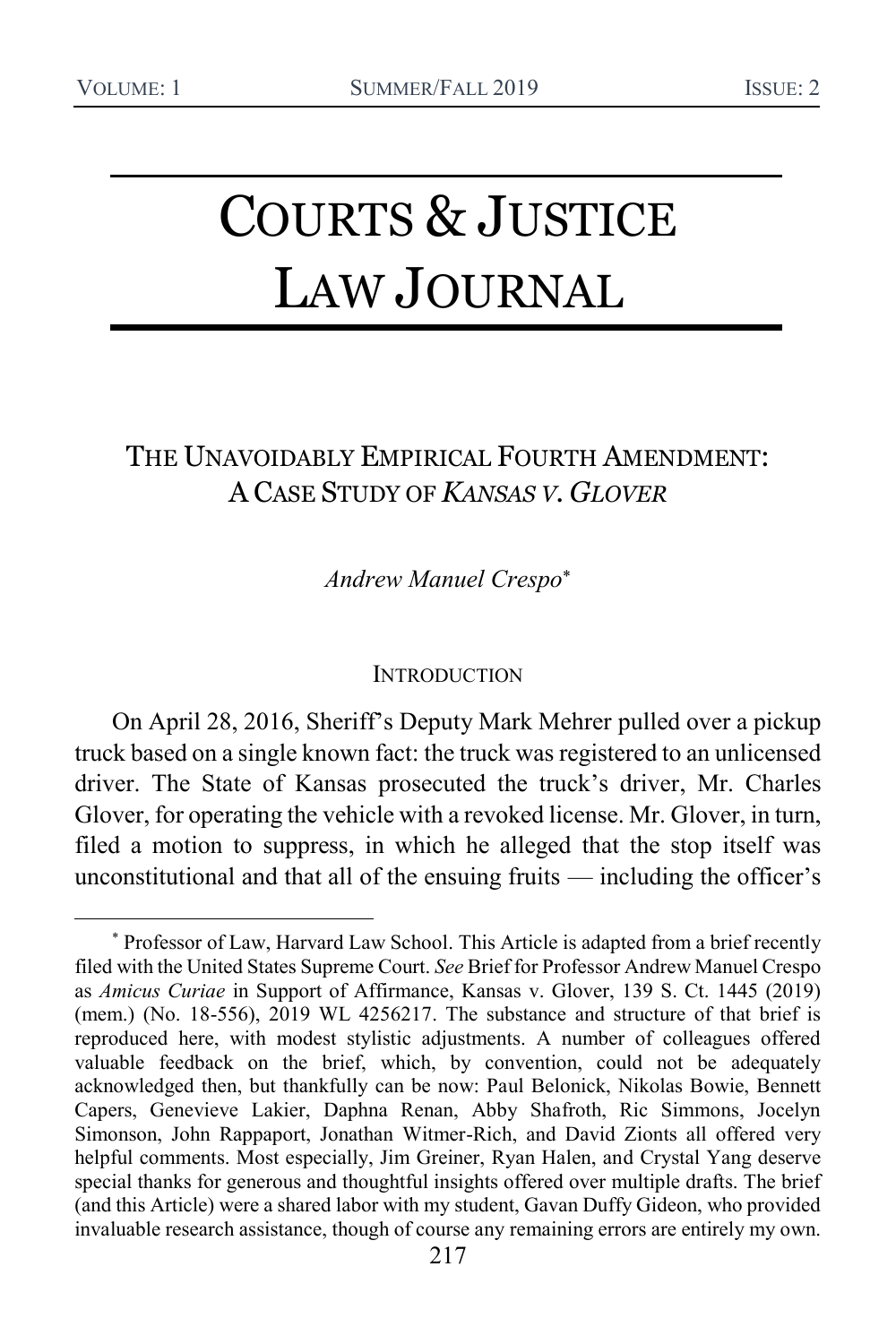observation of Mr. Glover sitting behind the wheel — should thus be excluded from evidence under the Fourth Amendment.

Unlike many Fourth Amendment cases, the reasonableness of the stop in this case turns on a straightforward, empirical question: How often is the sole fact known to an officer when he initiates a stop actually associated with illegal behavior? As it turns out, the State of Kansas has access to data that could answer that question in Mr. Glover's case. Indeed, the State could have presented such data during a routine suppression hearing held on Glover's motion to suppress. The State opted instead, however, to draft a stipulation of facts that constitutes the case's entire factual record, and that conspicuously omits any empirical support for the central factual claim that the State has advanced throughout the life of the case: the claim that vehicles observed to be registered to unlicensed owners are likely being *driven* by those unlicensed individuals — as opposed to some other authorized driver, such as the registered owner's spouse, family members, or friends.

Given this central omission from the stipulation of facts, the Kansas trial court held that the prosecution failed to meet its burden of proof and deemed the fruits of the stop inadmissible — a decision unanimously upheld by the Kansas Supreme Court. Challenging those rulings, the State of Kansas asked the U.S. Supreme Court to intervene, which it did, granting the State's petition for certiorari and hearing oral argument in the case earlier this year.

In its briefing to the Supreme Court, Kansas (aided by various *amici curiae*) essentially asks the U.S. Supreme Court to fill in the facts that are missing from the State's stipulation — and to do so in the most unusual way: Rather than examine the inherently *local* empirics of the *factual*  question at issue, Kansas wants the Court to answer that question by issuing a *nationwide* rule of *law*.

But that is not how the Fourth Amendment works. Rather, the Fourth Amendment inquiry, at its core, is all about facts. In many cases, those facts depict a "multi-faceted" "mosaic" that judges must assess by applying their commonsense intuitions to the totality of the circumstances.<sup>1</sup> *Kansas v.* 

<sup>&</sup>lt;sup>1</sup> Ornelas v. United States, 517 U.S. 690, 698 (1996).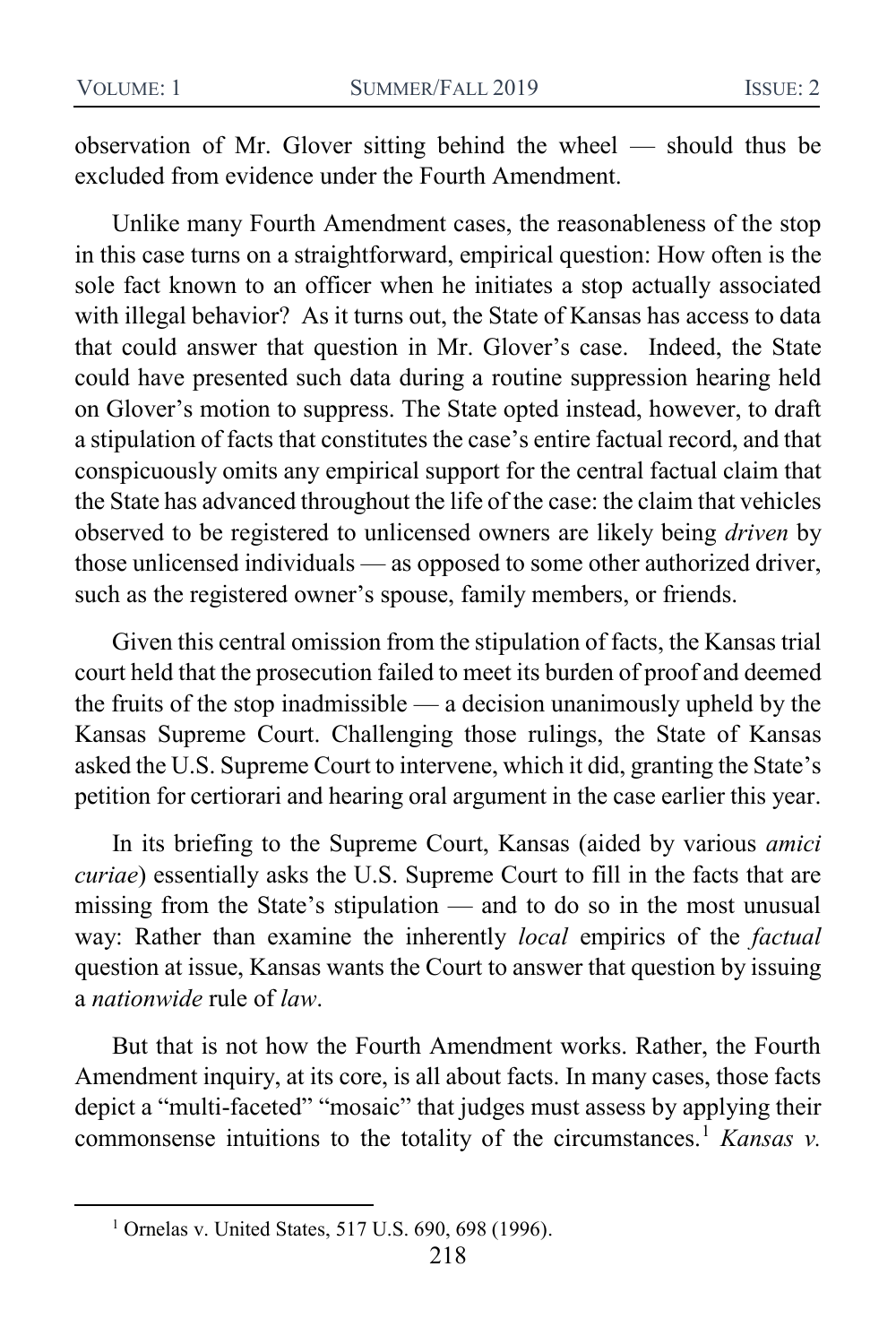*Glover*, however, turns on "one fact and one fact alone."<sup>2</sup> And that makes an important difference. For when the government relies "on a single factor to justify stopping [a] car," the only rational, commonsense way to evaluate the constitutionality of that stop is to consider the underlying statistical inference upon which the government's assertion rises and falls. $3$ 

That statistical inference often cannot be intuited. It requires data. And just as importantly, those data will frequently vary from one set of circumstances to another. In *Kansas v. Glover*, for example, two key data points likely influence the answer to the question presented: the average number of people authorized to drive a typical car, and the average rate at which suspended drivers stop driving. Those data points, however, vary substantially from one location to another, given the widely divergent driving needs and practices of people in urban, suburban, and rural settings. There is thus no way to answer the inherently factual question at the heart of the case with a single, nationwide rule of law. Rather, the only commonsense way to answer that question is to consider the underlying facts about how drivers actually behave in the relevant settings.

Fortunately, these are knowable facts. Indeed, the data required to answer the question presented in *Kansas v. Glover* could easily have been collected and presented by the State during proceedings in the trial court. Unfortunately, however, the State did not put any of that data into the record, opting instead to draft a stipulation that conspicuously omits any of the key factual information needed to assess its core assertion.

As a matter of black letter law, that should make *Kansas v. Glover* an easy case. "If the party who has the burden of producing evidence does not meet that burden, the consequence is an adverse ruling on the matter at issue."<sup>4</sup> In *Kansas v. Glover*, there is no question that the burden of proof lies with the State. The State's failure to include any pertinent facts in its stipulation thus ends the inquiry, just as the Kansas Supreme Court held.<sup>5</sup>

<sup>2</sup> Brief in Opposition at 14, Kansas v. Glover, 139 S. Ct. 1445 (2019) (mem.) (No. 18- 556), 2019 WL 698861.

<sup>3</sup> United States v. Brignoni-Ponce, 422 U.S. 873, 885 (1975).

<sup>4</sup> 6 Wayne R. LaFave, SEARCH & SEIZURE §11.2(b), at 49 (5th ed. 2012).

<sup>5</sup> *See* State v. Glover, 422 P.3d 64, 72 (Kan. 2018), *cert. granted*, 139 S. Ct. 1445 ("In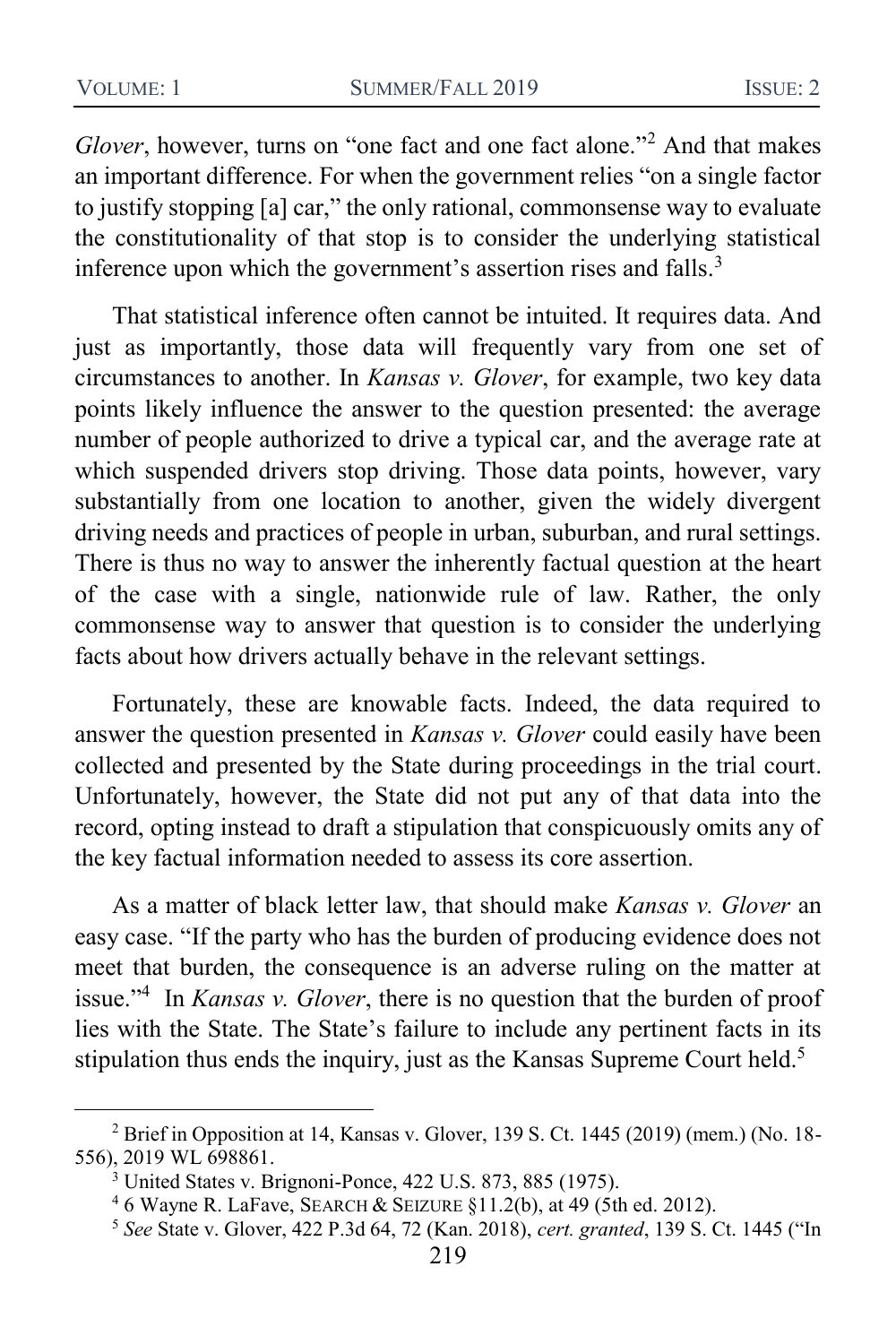Indeed, the central irony of *Kansas v. Glover* is that, while the prosecution made a fatal mistake by failing to include any pertinent facts in its stipulation, it very well could have won the case had it simply proceeded in the ordinary fashion and presented evidence to support its claim during a routine suppression hearing. Notably, such evidence could have easily been collected and presented to the trial court — via the very same laptop that the arresting officer used to run Mr. Glover's license plate. With the click of a button, that dashboard computer could have been used to gather and report all of the information needed to determine whether the stop was, in fact, supported by reasonable suspicion.

Even without that easily obtainable data, however, the State could still have prevailed in the lower courts had it simply presented other readily available and routinely produced evidence to support its claim. The State, for example, could have produced studies describing the relevant driving statistics — as it and its *amici* subsequently (and impermissibly) attempted to do for the first time in their briefing to the Supreme Court. Alternatively, the State could have called Officer Mehrer to the stand and asked him how many times vehicles that he has personally pulled over were being driven by their unlicensed registered owners — the key statistic of interest.

The State's failure to elicit such testimony or any other relevant evidence in support of its claim ought to be the determinative point in the Supreme Court's analysis. Facts matter, most especially in judicial proceedings. For that reason alone, the State's failure to produce any relevant facts during the lower court proceedings should resolve the case. That unusual litigation error, however, need not — and ought not — doom *other* stops that proceed under similar circumstances. Rather, if such stops are supported by an adequate factual foundation, grounded in readily available data, they should pass constitutional muster.

#### I. THE CENTRALITY OF FACTS IN THE FOURTH AMENDMENT ANALYSIS

At its core, the Fourth Amendment poses a straightforward substantive question. Are "the facts and circumstances" known to an officer when he

plain terms, it does not matter if the evidentiary gap is an inch or a mile; if the State has the burden to fill it, it must do so *with evidence*.").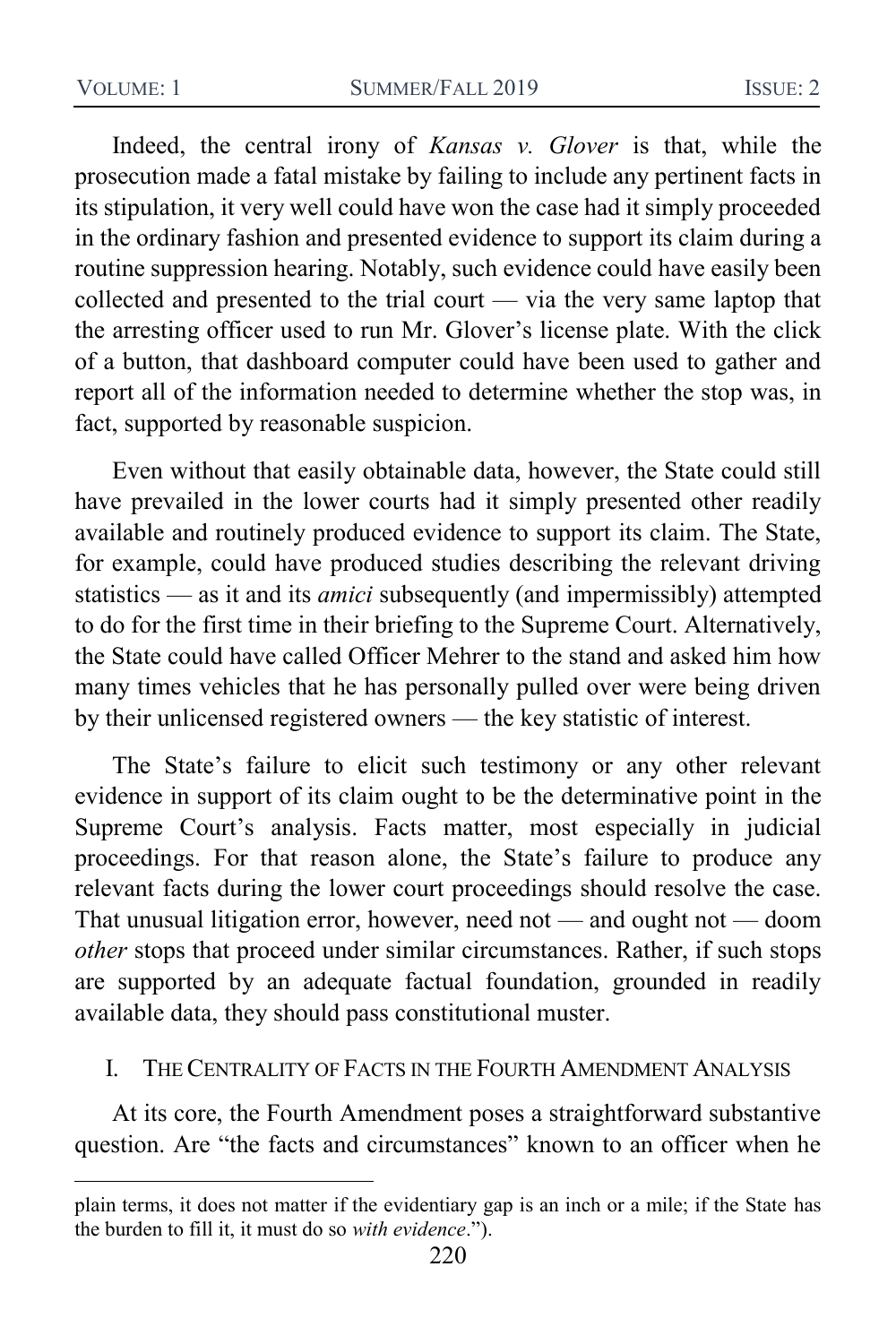<span id="page-4-3"></span><span id="page-4-2"></span>initiates a search or a seizure "sufficient in themselves to warrant" that intrusion? $6$  As the word "facts" in that sentence makes clear, this inquiry is an empirical one.<sup>7</sup> Courts assessing the constitutionality of a search or seizure must therefore resolve two basic questions in every case: How likely is it that a crime is being committed? And is that likelihood strong enough to justify a search or a seizure? *Kansas v. Glover* is about the first of these two questions — the starting point for the Fourth Amendment analysis. $8$ 

<span id="page-4-0"></span>In many cases, judges answer that question by applying their "practical, common-sense judgment" to the "totality of the circumstances" at hand.<sup>9</sup> Indeed, judges often have no choice but to rely on their commonsense intuitions, because "in many instances the factual 'mosaic' analyzed for a reasonable suspicion determination" will be so rich and case-specific that it eludes a more fixed and "neat set of legal rules."<sup>10</sup>

<sup>8</sup> *See* Ornelas v. United States, 517 U.S. 690, 696 (1996) (marking the Fourth Amendment's two inquiries). I elaborate on the relationship between these questions and other issues discussed in this Article in a forthcoming piece. *See* Andrew Manuel Crespo, *Probable Cause Pluralism*, 129 YALE L.J. (forthcoming 2020), bit.ly/PCPluralism. For present purposes, it is enough to note that the question of how to measure the State's proof is distinct from (and precedes) the question of how much proof is enough, which is not squarely presented in *Kansas v. Glover*. *See Glover*, 422 P.3d at 72 ("[T]he State did not present any . . . evidence here, so the question of what evidence is necessary is not before us."). The State's claim that Glover seeks to "transform[ ] the rule of reasonable suspicion into something akin to (or greater than) probable cause" thus lacks merit, as requiring a factual claim to be supported by proof says nothing about how much proof will suffice. Brief for the Petitioner at 7, *Glover*, 139 S. Ct. 1445 (No. 18-556), 2019 WL 2549744.

<sup>9</sup> Illinois v. Gates, 462 U.S. 213, 241, 244 (1983).

<sup>10</sup> United States v. Arvizu*,* 534 U.S. 266, 274–75 (2002) (internal quotation marks omitted) (quoting *Ornelas*, 517 U.S. at 695–96 (quoting *Gates*, 462 U.S. at 232)); *see also*  Brief of Oklahoma and 16 Other States as Amici Curiae in Support of Petitioner at 5, *Glover*, 139 S. Ct. 1445 (No. 18-556), 2019 WL 2711293 [hereinafter Brief of Oklahoma

<span id="page-4-1"></span><sup>6</sup> Safford Unified School Dist. #1 v. Redding*,* 557 U.S. 364, 370 (2009) (internal quotation marks omitted) (quoting Brinegar v. United States, 338 U.S. 160, 175–76 (1949) (quoting Carroll v. United States*,* 267 U.S. 132, 162 (1925))).

<sup>7</sup> *See* Josh Bowers, *Probable Cause, Constitutional Reasonableness, and the Unrecognized Point of a "Pointless Indignity*,*"* 66 STAN. L. REV. 987, 999 (2014) (describing the Fourth Amendment as "designed to ensure that the state can establish sufficiently the *empirical fact* of legal guilt" before it curtails a person's liberty); *cf.* Brief for the United States as Amicus Curiae Supporting Petitioner at 5, *Glover*, 139 S. Ct. 1445 (No. 18-556), 2019 WL 2635895 [hereinafter Brief for the United States] (arguing against a holding that "would not be empirically justified").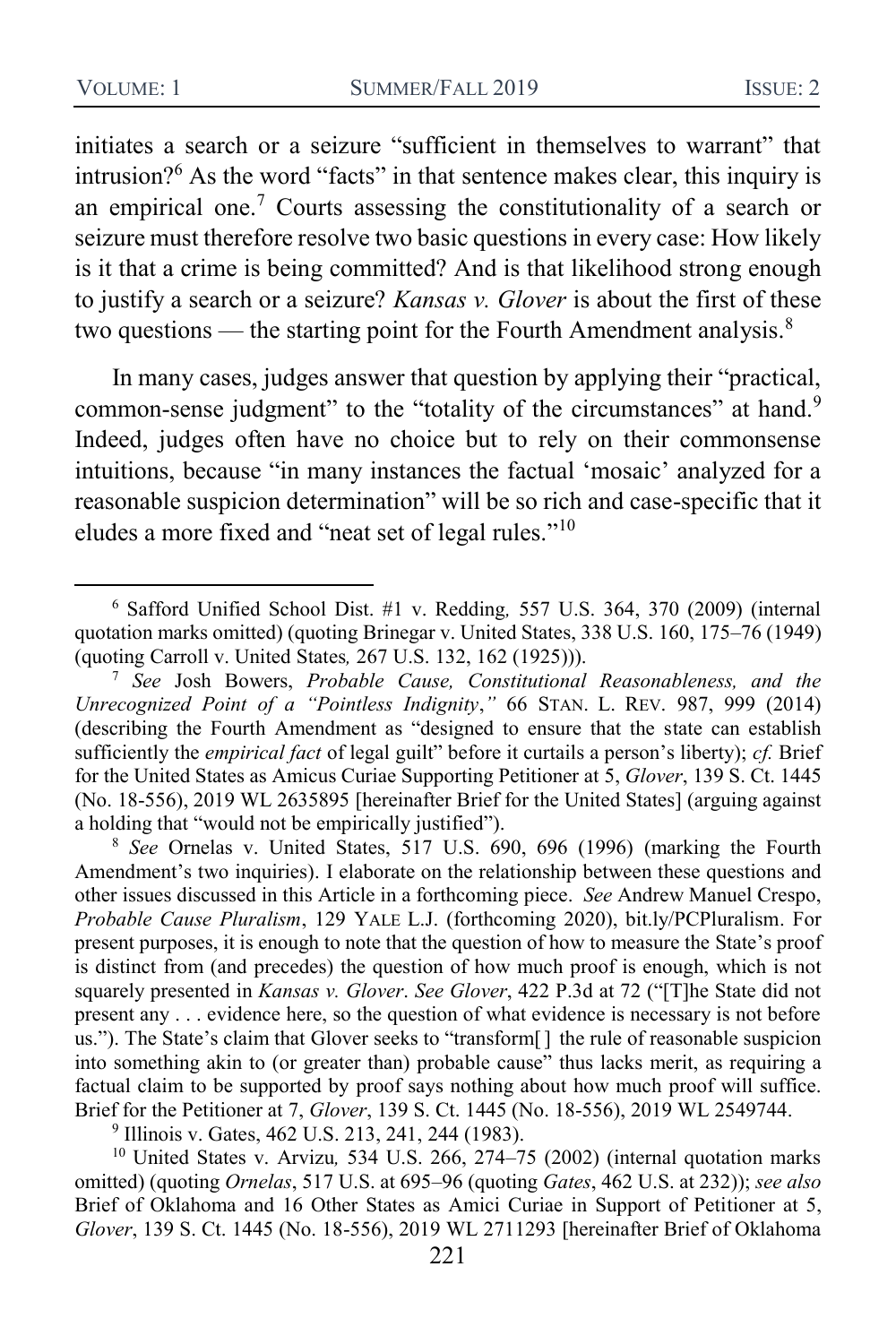Sometimes, however, the very nature of the inquiry at issue in a given case resists such an appeal to judicial intuition, precisely because there is no "totality" of the circumstances to consider but rather only one circumstance — one fact — driving the analysis. In that subset of cases, the only commonsense way to evaluate the claim is to consider the basic statistical inference that the claim entails. Crucially, however, those statistics will often vary across scenarios or from one place to another, as they do in *Kansas v. Glover*. As a result, the core factual question at the heart of the case simply cannot be answered by the nationwide rule of law that Kansas has proposed to the Court.

#### *A. The Relationship Between "Commonsense" and Statistical Reasoning When Assessing Empirical Realities*

As Kansas rightly observes in its briefing to the Supreme Court, the *Glover* case "cleanly presents [a] Fourth Amendment question unobscured by a mosaic of variables."<sup>11</sup> And as the seventeen States appearing before the Court as *amici curiae* rightly note, the case's simplicity is significant, because it means that the constitutionality of the challenged stop rises and falls on "the probabilities associated with a simple, but frequently recurring set of facts."<sup>12</sup> Those probabilities, however, cannot reliably be intuited by common sense. They require "empirical and statistical data."<sup>13</sup>

To appreciate this essential point, consider first a basic example, drawn from a real case. Imagine that a police officer chases a fleeing robber into a hotel with twenty-five rooms but loses sight of the suspect before seeing which room he enters.<sup>14</sup> In such a case, the lawfulness of the officer's decision to burst into any one of those rooms will turn entirely on the "odds favoring discovery of the suspect in [that] room."<sup>15</sup> And because those odds turn on just one fact (the number of rooms), there is only one

et al.]; Crespo, *supra* note [8](#page-4-0) (manuscript at 25–36).

<sup>11</sup> Reply Brief of Petitioner at 6, *Glover*, 139 S. Ct. 1445 (No. 18-556).

<sup>12</sup> Brief of Oklahoma et al., *supra* note [10,](#page-4-1) at 5.

<sup>13</sup> *Id.* at 2; *see* Crespo, *supra* note [8](#page-4-0) (manuscript at 12–28).

<sup>14</sup> *Cf.* United States v. Winsor, 816 F.2d 1394, 1398 (9th Cir. 1987).

<sup>15</sup> *Id.*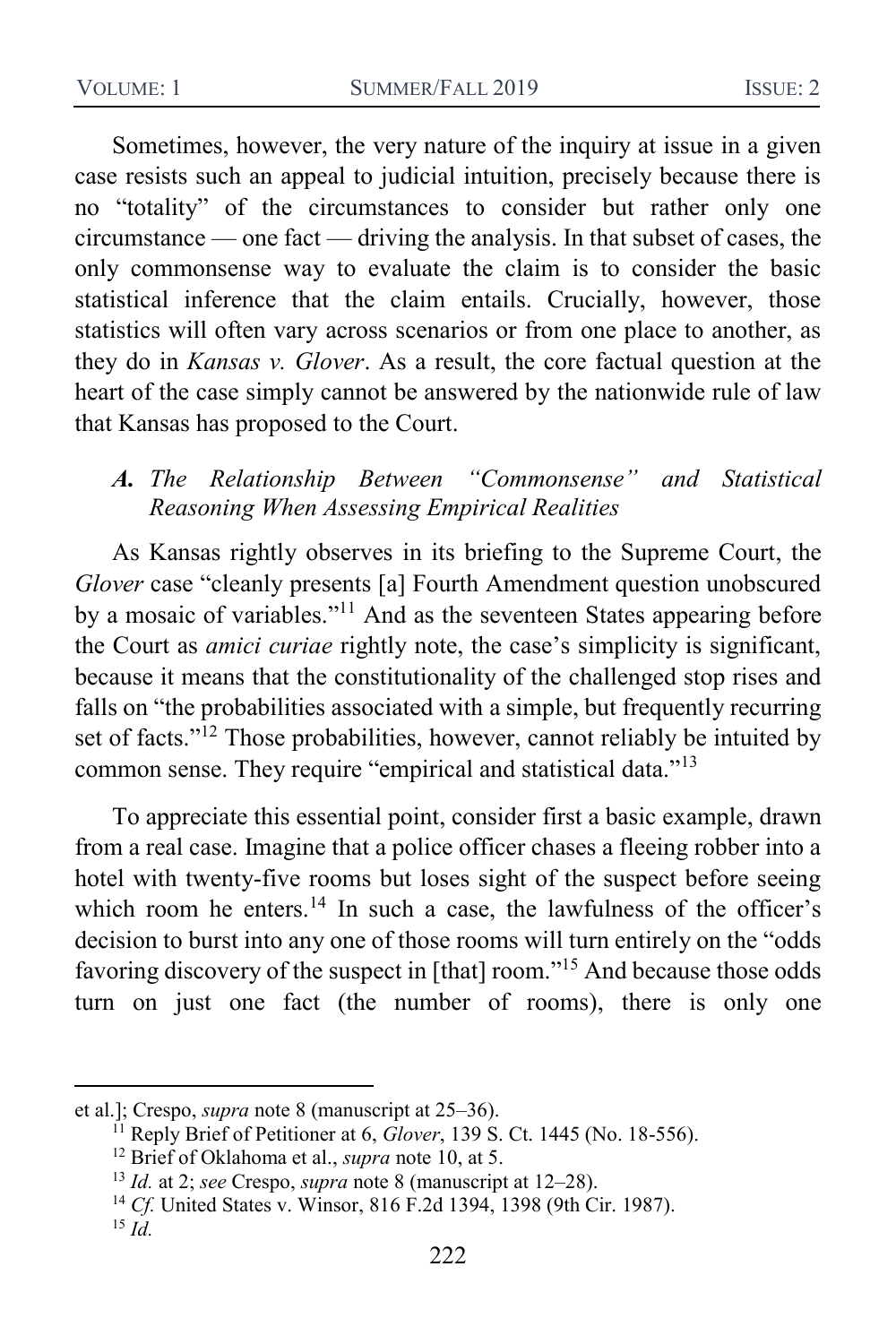"commonsense" way to describe them: The likelihood that the robber is in one of those twenty-five rooms is one in twenty-five, or four percent.<sup>16</sup>

As this example shows, while it may often be wise "to avoid framing the question of probable cause [or reasonable suspicion] in terms of precise statistics," there will be "some cases" for which "such a framework must be" applied.<sup>17</sup> *Kansas v. Glover* is precisely such a case. To see why, consider now two more examples that more closely track *Glover*'s facts.

<span id="page-6-0"></span>First, imagine that instead of conducting a license-plate check, Officer Mehrer had pulled Mr. Glover over for driving a 1995 Chevy pickup truck — on the theory that this type of truck is often driven by people with suspended licenses. Note that this theory might well be true. It is, after all, entirely possible that the factors that contribute to drivers' licenses being suspended — including an inability to pay government-imposed debts correlate strongly with driving a twenty-five-year-old vehicle that is well suited to manual labor.<sup>18</sup> But of course, the assertion might also not be true at all. Driving a 1995 Chevy pickup truck — or a red pickup truck, or a minivan, or any other type of vehicle — might not signal anything at all about whether that vehicle is being driven by someone with a suspended license, or may have only a very weak correlation to such a conclusion.<sup>19</sup>

<sup>16</sup> *Cf.* Kentucky v. King, 563 U.S. 452, 465 (2011) (noting that if an officer loses a suspect in a hallway with only two doors, there will be "a 50% chance that the fleeing suspect ha[s] entered the apartment on the left rather than the apartment on the right").

<sup>17</sup> Ronald M. Gould & Simon Stern, *Catastrophic Threats and the Fourth Amendment*, 77 S. CAL. L. REV. 777, 794 (2004). The Fourth Amendment's standard of proof varies between probable cause and reasonable suspicion, depending on the intrusion at issue. But the basic nature of the inquiry is the same across cases. *See* Safford Unified School Dist. #1 v. Redding*,* 557 U.S. 364, 370 (2009); Ornelas v. United States, 517 U.S. 690, 696 (1996); Brief of Oklahoma et al., *supra* not[e 10,](#page-4-1) at 2 ("Neither standard requires an officer's certainty, but both deal with probabilities."); Crespo, *supra* note [8](#page-4-0) (manuscript at 56–67).

<sup>&</sup>lt;sup>18</sup> *Cf.* NAT'L CTR. FOR STATE COURTS, TRENDS IN STATE COURTS: FINES, FEES, AND BAIL PRACTICES 20 (2017) (noting that "[m]illions of individuals across the United States" have had their licenses suspended due to their inability "to pay fines, fees, and surcharges assessed in traffic or criminal cases").

<sup>19</sup> Kansas does not argue that the model of respondent's truck is relevant here. *See* Brief for the Petitioner, *supra* not[e 8,](#page-4-0) at 2.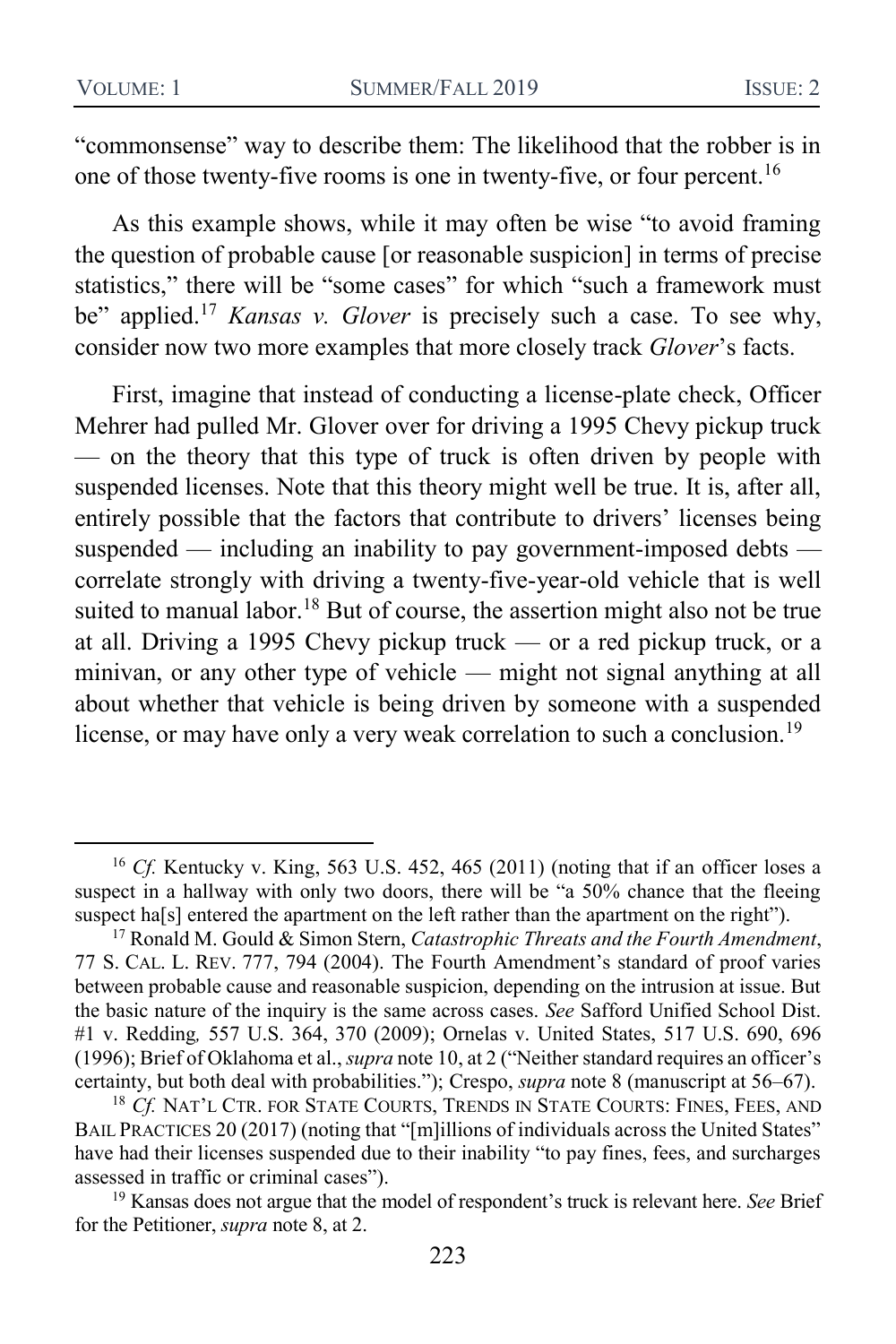Here, though, is the key point: The relationship between the single observed fact (1995 Chevy pickup) and the asserted inferential conclusion (driving without a license) is *knowable.* All that is required to pin that inference down is some sufficiently reliable information about the underlying statistics: How often *are* 1995 Chevy pickup trucks driven by people with suspended licenses? That is a question to which there is an answer. Not some intuited, "feels right" answer, but an actual, real answer, grounded in concrete data that could be presented to a judge reviewing the claim.<sup>20</sup> Absent such data, however, there is no reliable commonsense way to divine the answer. One needs to know the facts.

Notably, the Supreme Court has appreciated this point before, in a case largely indistinguishable from the pickup truck example just described. In *United States v. Brignoni-Ponce*, <sup>21</sup> the Court considered the constitutionality of a traffic stop conducted near the southern border in which "the officers relied on a *single factor* to justify stopping [the] car: the apparent Mexican ancestry of the occupants."<sup>22</sup> According to the prosecution in that case, that single fact reliably indicated that the occupants of the car "may be aliens [subject to] questioning about their citizenship and immigration status."<sup>23</sup> But the Court rejected that contention — because the underlying statistics did not support it. Rather, as the Court noted, census data showed that of the millions of people "of Mexican origin" living in border states at that time, the percentage who were "registered as aliens from Mexico" ranged from  $8.5\%$  to  $20.4\%$ <sup>24</sup>

Drawing on this publicly available data, the Court went on to issue a holding grounded directly in statistical reasoning: The "single factor" cited by the prosecution in support of the stop, "standing alone," was insufficient, because while "[l]arge numbers of native-born and naturalized citizens have the physical characteristics identified with Mexican ancestry," only "a relatively small proportion of them are aliens."<sup>25</sup> "The likelihood that any

<sup>20</sup> *Cf. infra* Part III (discussing data availability).

 $21\overline{422}$  U.S. 873 (1975).

<sup>22</sup> *Id.* at 885–86 (emphasis added).

<sup>23</sup> *Id.* at 883.

<sup>24</sup> *Id.* at 886 n.12.

<sup>25</sup> *Id.* at 885–87.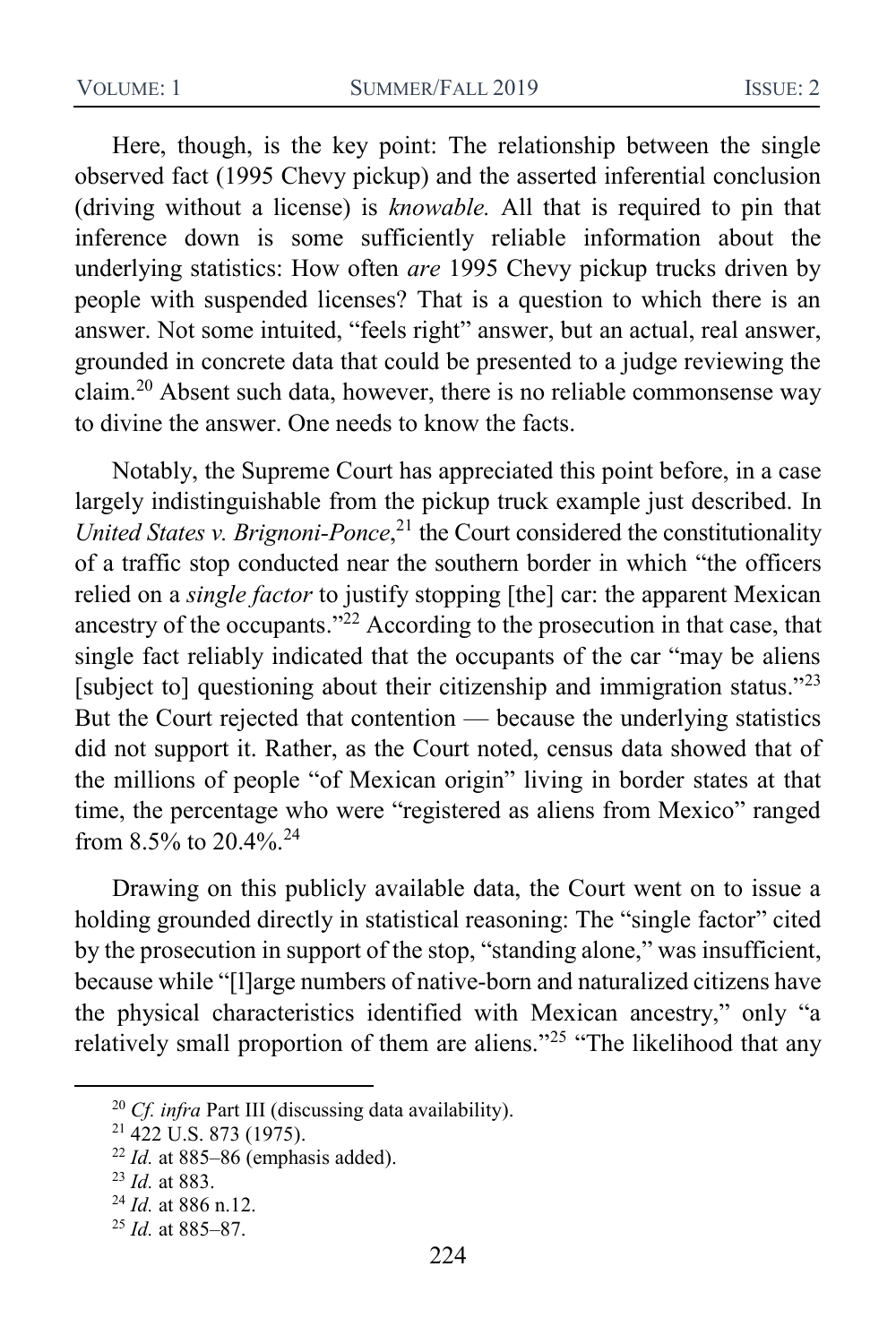given person of Mexican ancestry is an alien" thus did "not justify stopping all Mexican-Americans to ask if they are aliens."<sup>26</sup>

This same logic applies to, and clarifies, the central question in *Kansas v. Glover*: What *is* the "likelihood" that the "single factor" cited by the State (a vehicle's being registered to an unlicensed driver) corresponds to the alleged illegal activity (that vehicle's being *driven* by the unlicensed owner)?<sup>27</sup> And as in *Brignoni-Ponce*, the answer to that question should, and logically must, turn on the "proportion" of vehicles observed to be registered to unlicensed owners that *are in fact* driven by those owners when pulled over.<sup>28</sup>

There is just one problem. The State has offered the Supreme Court no information about this essential proportion. And unfortunately, no amount of commonsense reflection will yield the missing data.

To appreciate this determinative point, consider one final example. Imagine a state in which teenagers cannot legally drive at night.<sup>29</sup> And imagine further that, one night, an officer sees a car go by with a bumper sticker that reads "Go Jaguars! 2019 High School Football Champs!" Does this bumper sticker provide reasonable suspicion to stop the car?

To some, the commonsense answer to that question will be yes. The bumper sticker, after all, indicates that the driver of the car might be a high school teenager out after curfew. To others, however, the commonsense answer will clearly be no. The driver, after all, could easily be the *parent* of a high school teenager. Indeed, if there is one thing we know about teenagers in this state it is that they are *not allowed* to drive at night.

<sup>26</sup> *Id.* at 886–87. This Court's administrative-search and special-needs cases also emphasize the importance of using "empirical data[,]  $\ldots$  [s] tated as a percentage," to demonstrate the "effectiveness" of a given type of search. Michigan Dep't of State Police v. Sitz*,* 496 U.S. 444, 454–55 (1990); *see also* Crespo, *supra* not[e 8](#page-4-0) (manuscript at 18–19). Statistical inferences that draw on race, as in *Brignoni-Ponce*, raise separate issues that are not implicated in the *Glover* case. *Cf. id.* at 15–16 (discussing racial profiling).

<sup>27</sup> *Brignoni-Ponce*, 422 U.S. at 885–86.

<sup>28</sup> *Id.* at 886.

<sup>29</sup> *Cf.* Kan. Stat. Ann. § 8-2,101(c)(2)(A) (2018).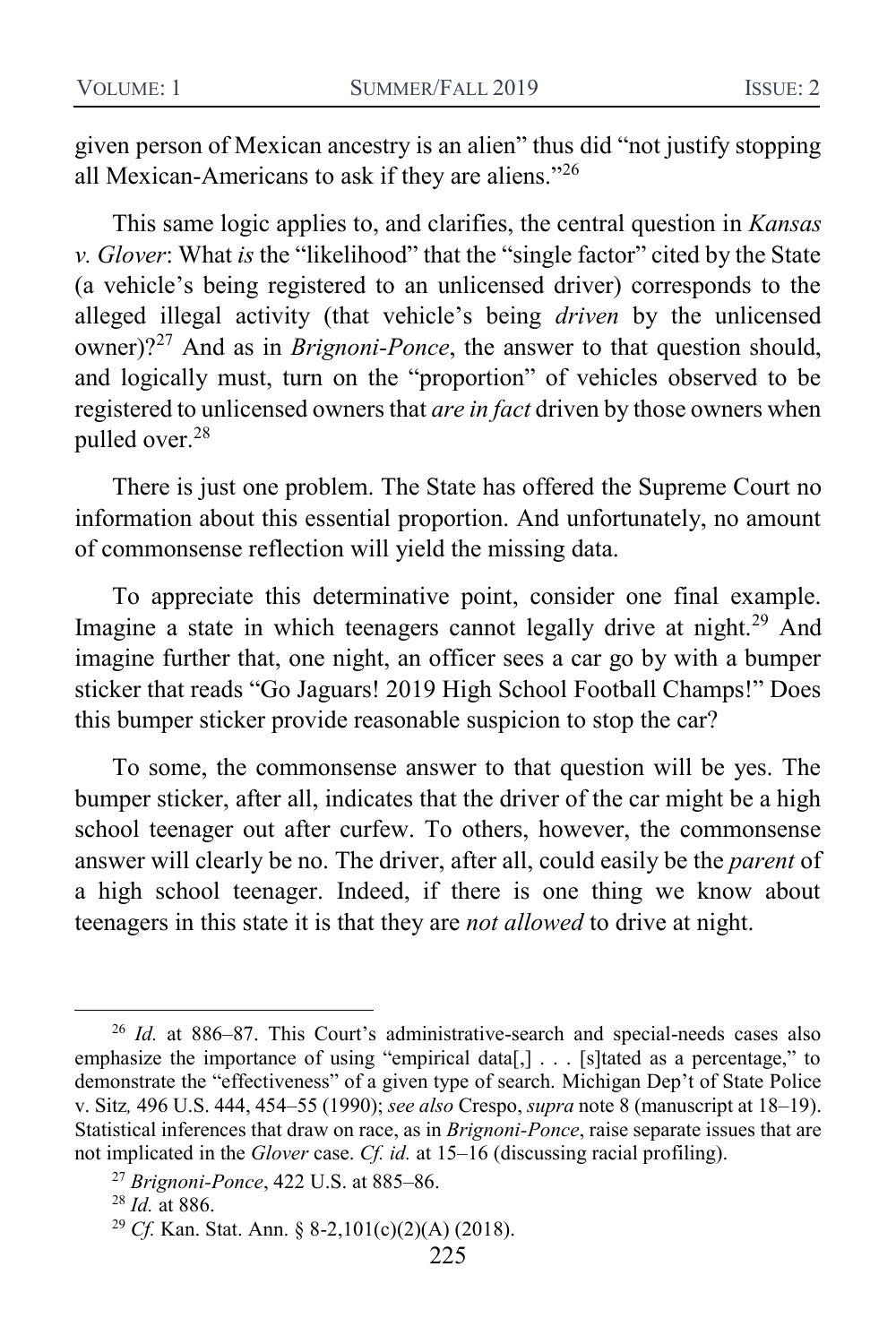But of course, this hypothetical almost perfectly tracks the question presented in *Kansas v. Glover*. For there, too, a single item attached to the bumper of a car indicates that the car is associated with a group of people (say, a family) that includes one person who cannot legally drive, and others who can. And the same dueling intuitions described above perfectly capture the split of authority among the lower courts: Some judges, including each of the lower court judges in *Glover* itself, will intuit one answer.<sup>30</sup> Other judges, however, will intuit the opposite answer.<sup>31</sup>

<span id="page-9-0"></span>If one is being truly honest, however, a judge who knows nothing more than that a car is registered to an unlicensed owner can offer only one commonsense response to the question presented, and that is the one given by Justice Stegall during oral argument before the Kansas Supreme Court. "I'm looking for something solid to stand on," he said, "and I just don't know where to go . . . . I don't know how often cars on the road are being driven by their owners."<sup>32</sup> "How would [one] know" that, after all, "without having some further evidentiary foundation [showing], for example, statistically speaking, how often *are* vehicles on the road being driven by [their] registered owner?"<sup>33</sup>

Of course, as Justice Stegall went on to observe, one "could guess" the answer to that question.<sup>34</sup> But as he further noted, such a guess would be little better than "a hunch,"<sup>35</sup> which the U.S. Supreme Court "has

<sup>30</sup> *See* Appendix to Petition for Certiorari at 38–39, Kansas v. Glover, 139 S. Ct. 1445 (2019) (mem.) (No. 18-556) [hereinafter Appendix] (trial court opinion) ("I think . . . for a lot of families that if there are multiple family members . . . somebody other than the registered owner often is driving that vehicle."); State v. Glover, 422 P.3d 64, 69 (Kan. 2018), *cert. granted*, 139 S. Ct. 1445 ("[C]ommon experience in Kansas . . . suggests families may have several drivers sharing vehicles . . . ."); *see also* Oral Argument at 28:57, *Glover*, 422 P.3d 64 (No. 116,446) (Johnson, J.), https://youtu.be/LQLIeh2cEtw [hereinafter Oral Argument] ("I would prefer to assume someone was going to follow the [suspended-license] law than to assume someone is breaking the law.").

<sup>31</sup> *See, e.g.*, People v. Barnes, 505 N.E.2d 427, 428 (Ill. App. Ct. 1987) ("While other people may drive an owner's vehicle, it is clear that the owner will do the vast amount of driving.").

<sup>32</sup> Oral Argument, *supra* note [30,](#page-9-0) at 27:21.

<sup>33</sup> *Id.* at 25:56 (emphasis added).

<sup>34</sup> *Id.*

<sup>35</sup> *Id.*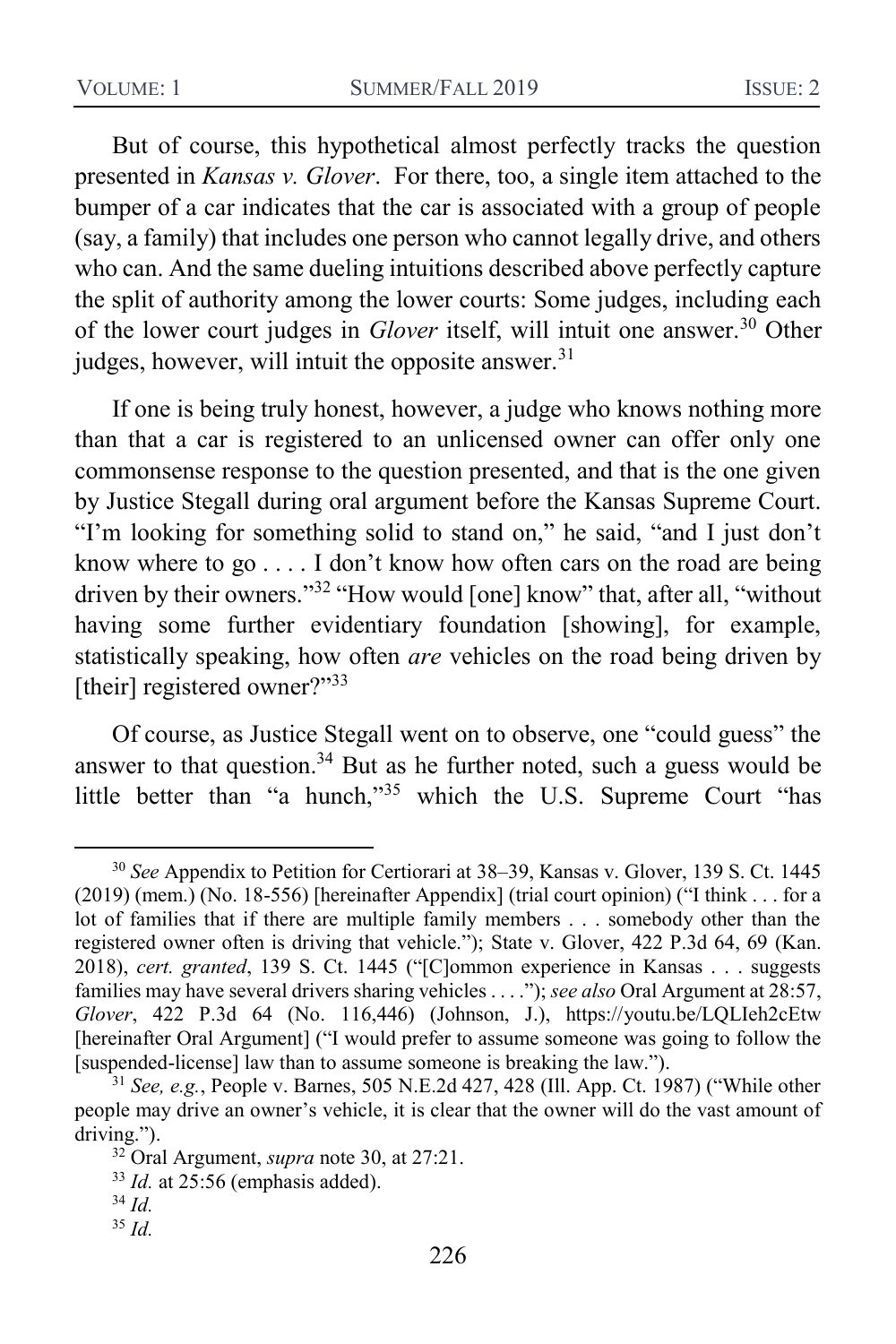consistently refused to sanction" as a valid basis for a stop.<sup>36</sup> Rather, to the extent that the Fourth Amendment tolerates guesses, it insists that they be educated ones, grounded in factual reality: "[T]he police officer must be able to point to specific and articulable *facts* which, taken together with rational inferences *from those facts*, reasonably warrant th[e] intrusion."<sup>37</sup>

For all these reasons, the seventeen states that appeared before the Supreme Court as *amici curiae* in *Glover* have it precisely right. "While not always possible, [some] police practices can be evaluated against statistical correlations drawn from sound empirical data . . . . "<sup>38</sup> The State's claim in *Kansas v. Glover* "is amenable to [such] empirical and statistical" analysis,<sup>39</sup> and should therefore be evaluated based on "data" that describe the "patterns of operation of certain kinds of lawbreakers," namely, people with suspended licenses.<sup>40</sup>

### *B. The Incongruity Between Locally Variable Facts and a Nationwide Rule of Law*

<span id="page-10-0"></span>Once one accepts that *Kansas v. Glover* turns on an empirical question, two salient and uncontested points come into focus. First, some of the potential answers to that question would clearly be sufficient to validate the challenged stop — while others just as clearly would not. Once again, the *amici* States have it right.<sup>41</sup> The essential question is thus where within that range the true answer lies.

<sup>36</sup> Terry v. Ohio, 392 U.S. 1, 22 (1968); *see also* Oral Argument, *supra* note [30,](#page-9-0) at 22:07 (Luckert, J.) ("[A]ll we have here  $\dots$  [is] a hunch that the owner is the person who is in that car. We don't have any more than that.").

<sup>37</sup> *Terry*, 392 U.S. at 21 (emphases added).

<sup>38</sup> Brief of Oklahoma et al., *supra* note [10,](#page-4-1) at 2.

<sup>39</sup> *Id.*

<sup>40</sup> United States v. Cortez, 449 U.S. 411, 418 (1981).

<sup>41</sup> *See* Brief of Oklahoma et al., *supra* not[e 10,](#page-4-1) at 5 (observing that if the key probability "is exceedingly low" the stop would be unconstitutional, but that if it "approaches anywhere near 50% — though certainly it need not be that high — the conclusion that [the stop was] reasonable will be hard to escape"). As noted *supra* note [8,](#page-4-0) the Supreme Court need not specify a precise threshold to resolve *Kansas v. Glover*. *But cf.* Navarette v. California, 572 U.S. 393, 410 (2014) (Scalia, J., dissenting, joined by Ginsburg, Sotomayor, and Kagan, JJ.) (describing reasonable suspicion as a "proportion" of "1 in 10 or at least 1 in 20"); C.M.A. McCauliff, *Burdens of Proof: Degrees of Belief, Quanta of*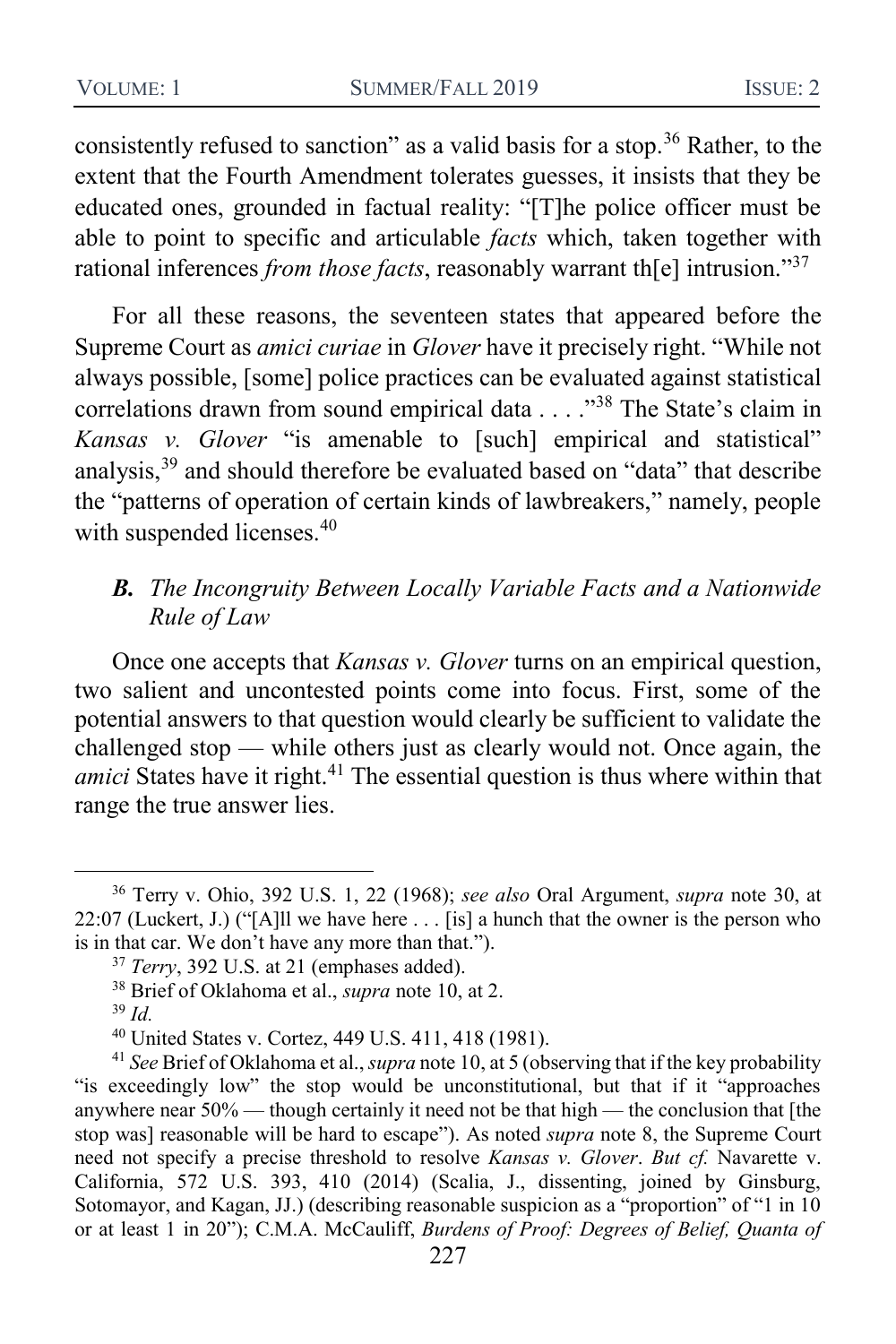Second, as the Kansas Supreme Court held, and as the State itself ultimately acknowledges in its Supreme Court briefing, the probability that a given vehicle is being driven by its unlicensed owner is likely to depend in part on two underlying pieces of information: the average number of "drivers for every registered automobile," and the extent to which "suspended drivers continue to drive."<sup>42</sup> Indeed, in some circumstances, data concerning either one of those factors could answer the question. For example, if data were to show that the typical car has twenty-five associated drivers, even Kansas would apparently concede that the stop at issue in *Kansas v. Glover* would be unconstitutional.<sup>43</sup> Similarly, if data were to show that license suspensions are maximally effective, such that one hundred percent of suspended drivers cease driving, the fact that a vehicle is registered to an unlicensed owner would definitively *exclude* that person from the universe of potential drivers — precisely the opposite inference from the one the State seeks to draw.

Kansas seems to recognize that the analysis in the *Glover* case turns on actual data about these factors, as it cites figures with respect to each one in its Supreme Court brief.<sup>44</sup> Unfortunately, those figures come too late in the proceedings, and well past the point when their integrity could have been tested.<sup>45</sup> But even if the State had come forward with adequate data at the appropriate time, that data could not support the nationwide rule of law that Kansas and its *amici* seek — because the underlying facts vary significantly from place to place.

Consider first the number of drivers per car. According to the State's own cited statistics,<sup>46</sup> this ratio varies substantially even within the ten states described in the cited source, which reports that there are roughly 40% more

*Evidence, or Constitutional Guarantees?*, 35 VAND. L. REV. 1293, 1328 (1982) (finding that judges, when surveyed, generally peg reasonable suspicion at 20% or 30%).

<sup>42</sup> Brief for the Petitioner, *supra* note [8,](#page-4-0) at 13–14; *see also* State v. Glover, 422 P.3d 64, 69–70 (Kan. 2018), *cert. granted*, 139 S. Ct. 1445 (2019) (focusing on these same two factors).

<sup>43</sup> *See* Brief for the Petitioner, *supra* note [8,](#page-4-0) at 13–14.

<sup>&</sup>lt;sup>44</sup> *See id.* at 13, 14 & n.2 (suggesting that "there are two to three drivers for every registered automobile in Kansas" and that somewhere between 30% and 75% percent of people with suspended licenses continue to drive).

<sup>45</sup> *See infra* Part II.

<sup>46</sup> *See* Brief for the Petitioner, *supra* note [8,](#page-4-0) at 13.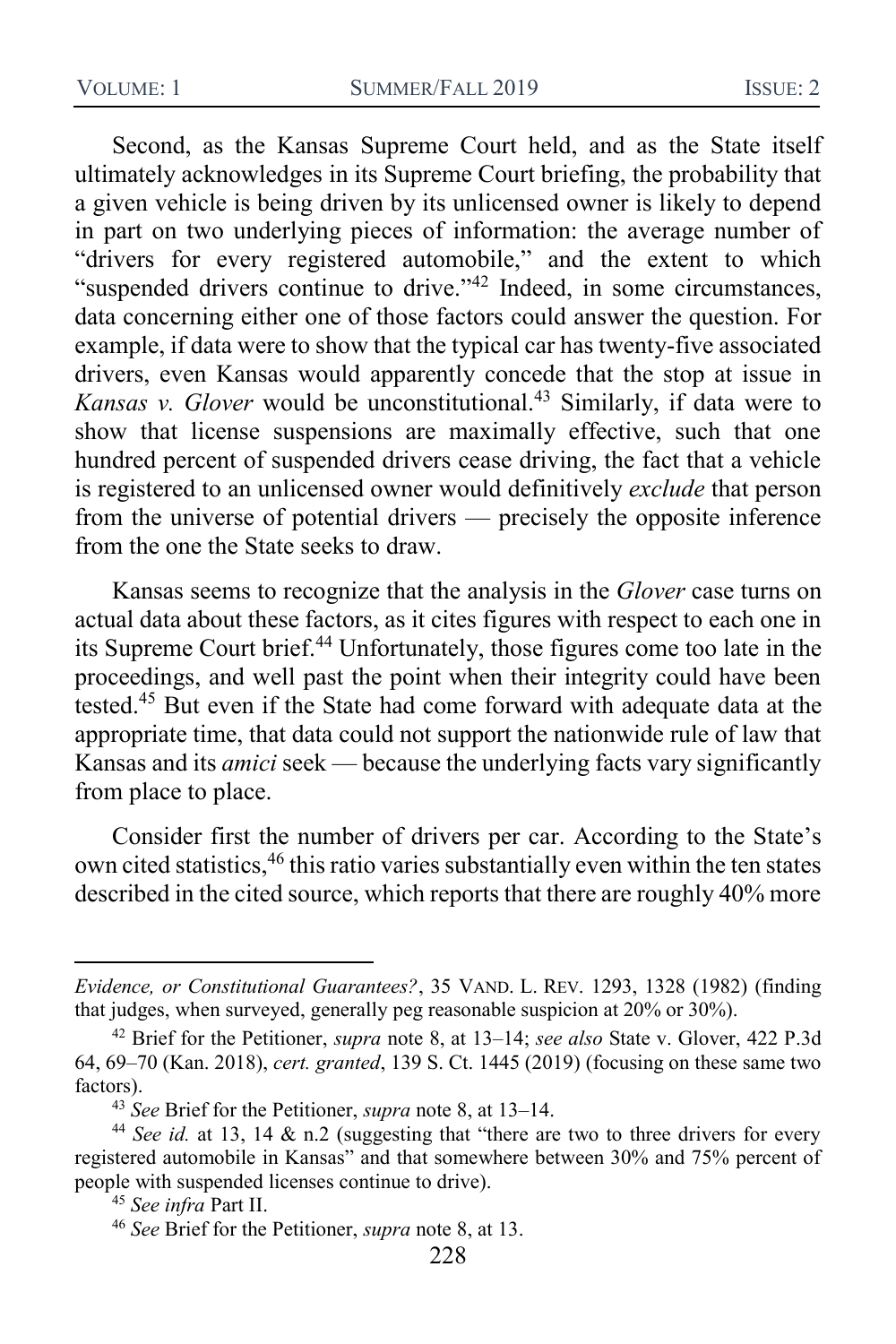<span id="page-12-0"></span>drivers per automobile in North Dakota than in Minnesota.<sup>47</sup> That variability only increases once the rest of the country is considered, with the number of drivers per automobile varying by as much as 195% across states.<sup>48</sup> By the State's own logic, then, "the likelihood that the registered owner of a vehicle" is driving that vehicle could thus nearly *double* from one state to the next.<sup>49</sup> And crucially, this geographic variation is likely to grow dramatically in coming years, as people increasingly rent their personal cars "to strangers" in the "peer-to-peer car sharing" economy.<sup>50</sup>

As for the deterrent impact of suspending someone's driver's license, here too the underlying empirics vary considerably. The State and its *amici*  are quick to observe that various studies — once again, cited for the first

<sup>49</sup> Brief for the Petitioner, *supra* note [8,](#page-4-0) at 13.

<sup>50</sup> Jonathan J. Cooper, *Apps Enable Auto Owners to Rent Out Their Vehicles*, CHI. TRIB., May 5, 2019, at 2-4; *see also* Oral Argument, *supra* note [30,](#page-9-0) at 22:53 (Luckert, J.) ("[I]n today's age a person . . . could very easily be using one of the services where you rent [your car] to other people . . . ."). The "burgeoning" car-sharing economy already boasts "10 million members and nearly 400,000 listed vehicles." Maureen Farrell, *IAC Buys \$250 Million Stake in Car-Sharing App*, WALL ST. J., July 17, 2019, at B5. It varies geographically, however, due in part to differences in state law. *See id.* (noting absence of car sharing in New York, where "rentals can't be insured"); *cf.* Oral Argument, *supra* note [30,](#page-9-0) at 27:59 (Johnson, J.) (noting that under prior Kansas tort law, it "was absolutely wrong" to assume the registered owner of a car was the typical driver, because liability rules created "reasons [to title it to someone] different than the regular user").

<sup>47</sup> *See The 10 States with the Most Suspended/Revoked Licenses*, INSURIFY (June 4, 2018), https://insurify.com/insights/the-10-states-with-the-most-suspended-revoked-licenses/ (reporting 2.24 and 1.61 drivers per car in these two states).

<sup>48</sup> *See* FED. HIGHWAY ADMIN., HIGHWAY STATISTICS 2017, tbls. DL-1C & MV-1 (2018), https://www.fhwa.dot.gov/policyinformation/statistics/2017/. The State cites an insurance website that pulls data from the Federal Highway Administration, which separately reports the ratio per state of licensed drivers to *all* motor vehicles, including buses, trucks, and motorcycles — all of which the State's source excludes. The State's source, however, curiously *includes* publicly owned vehicles (such as police cruisers) in its denominator, notwithstanding their irrelevance to the question presented; it also conflates 2015 data for the number of drivers with 2016 data for the number of vehicles. *Compare The 10 States with the Most Suspended/Revoked Licenses*, INSURIFY (June 4, 2018), *with* FED. HIGHWAY ADMIN., HIGHWAY STATISTICS 2015, tbl. DL-1C (2017), https://www.fhwa.dot.gov/policyinformation/statistics/2015/, *and* FED. HIGHWAY ADMIN., HIGHWAY STATISTICS 2016, tbl. MV-1 (2017), https://www.fhwa.dot.gov/policyinf ormation/statistics/2016/. Because the State introduced these figures for the first time in its briefs to the Supreme Court, these and other potential defects in its data have never been tested. *Cf.* Brief for Respondent at 23, Kansas v. Glover, 139 S. Ct. 1445 (2019) (mem.) (No. 18-556), 2019 WL 4167080; *infra* Part II.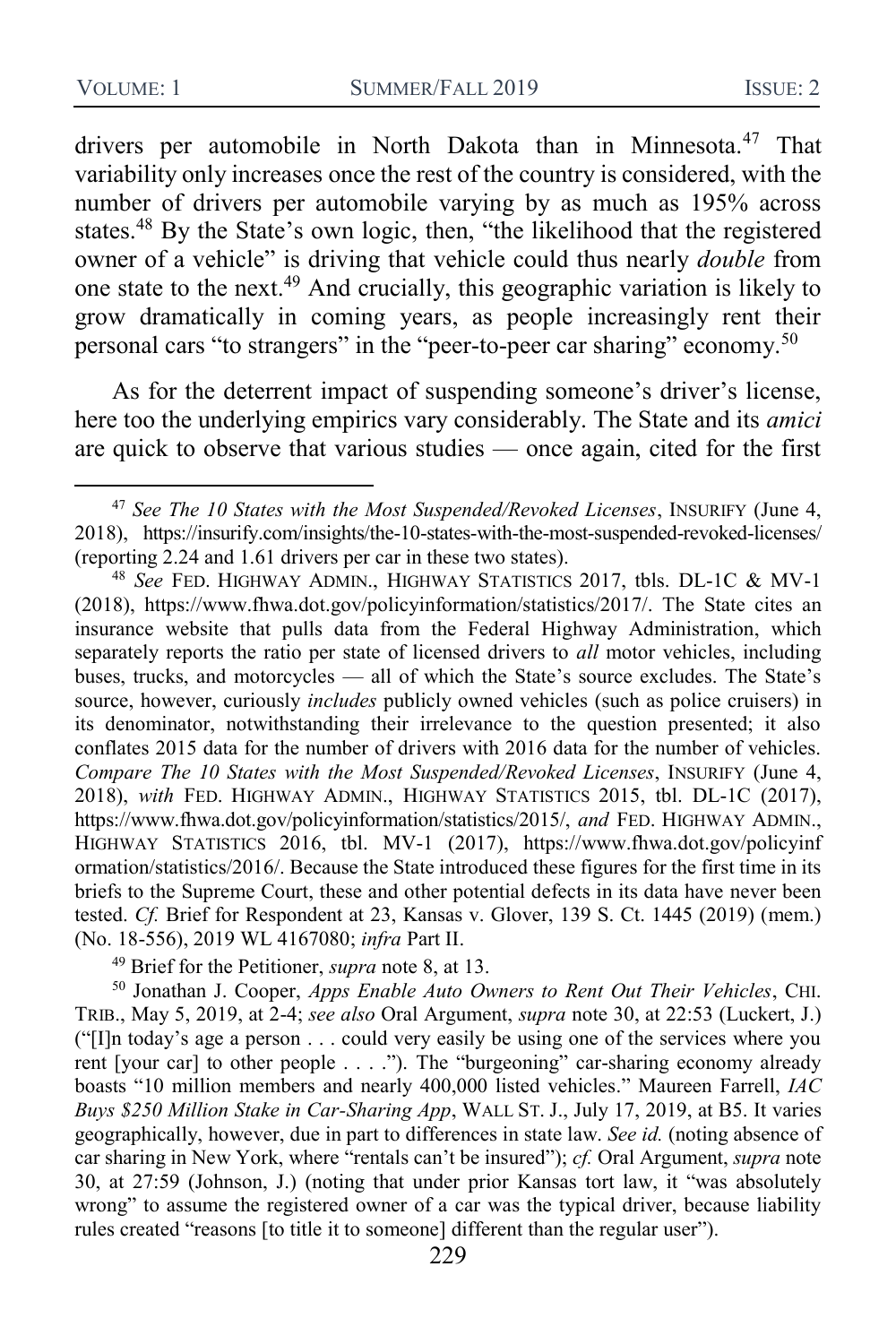time in briefing before the Supreme Court — show that many people with suspended licenses continue to drive.<sup>51</sup> But the real question is not whether suspended drivers continue to drive *at all*, but rather *how much* (or how little) they keep driving after losing their licenses. After all, if data showed that suspended drivers get behind the wheel for only a few minutes a year, the odds that such an individual — as opposed to his spouse or one of his teenagers — would be driving a vehicle registered in his name at the precise moment that it is observed by the police would be "exceedingly low."<sup>52</sup>

And in fact, research shows that while "most people continue to drive after their licenses have been suspended," those "drivers are *not* driving as before."<sup>53</sup> Rather, "the majority" of people with suspended licenses report "that they drove '*much less*.'"<sup>54</sup> And crucially, geographic variability looms large in this context as well. For as research shows, "[t]he principal explanation" for driving on a suspended license is "the need to get to work," which is considerably easier to do without a car in dense urban settings or in places with robust public transit.<sup>55</sup> Suspended drivers are thus less likely to drive in cities with strong alternative modes of transportation.<sup>56</sup>

In sum, as Justice Stegall noted during oral argument held before the Kansas Supreme Court, the reasonableness of the State's inference is likely to "change depending on whether [a] stop happened in New York City or in Gove County, Kansas."<sup>57</sup> For precisely that reason, the Kansas Supreme

<sup>51</sup> *See* Brief for the Petitioner, *supra* note [8,](#page-4-0) at 14; Brief for the United States, *supra*  not[e 7,](#page-4-2) at 14; Brief of Oklahoma et al., *supra* note [10,](#page-4-1) at 15.

<sup>52</sup> Brief of Oklahoma et al., *supra* note [10,](#page-4-1) at 5; *see* Brief for Respondent, *supra* note [48,](#page-12-0) at 21.

<sup>53</sup> H. Laurence Ross & Phillip Gonzales, *Effects of License Revocation on Drunk-Driving Offenders*, 20 ACCIDENT ANALYSIS & PREVENTION 379, 383 (1988) (emphasis added).

 $54$  *Id.* at 383 (emphasis added).

<sup>55</sup> *Id.* at 383 (reporting that the proportion of drivers deterred by license suspension increased from 58% to 95% for people who work within ten miles of their homes); *see id.*  at 384 (discussing the salience of public transit).

<sup>&</sup>lt;sup>56</sup> See id. (indicating that residents of "Western cities" may be more likely to drive with a suspended license than people in cities with better public transit); Brief of Oklahoma et al., *supra* note [10,](#page-4-1) at 15–16 (noting that "[d]rivers in the American heartland . . . are the most likely" to drive on suspended licenses (quoting *Danger on the Roads? States with the Most Repeat Driving Offenses*, INSURIFY (Feb. 27, 2019), https://insurify.com/insights/ states-with-most-repeat-driving-offenses/)).

<sup>57</sup> Oral Argument, *supra* note [30,](#page-9-0) at 30:01.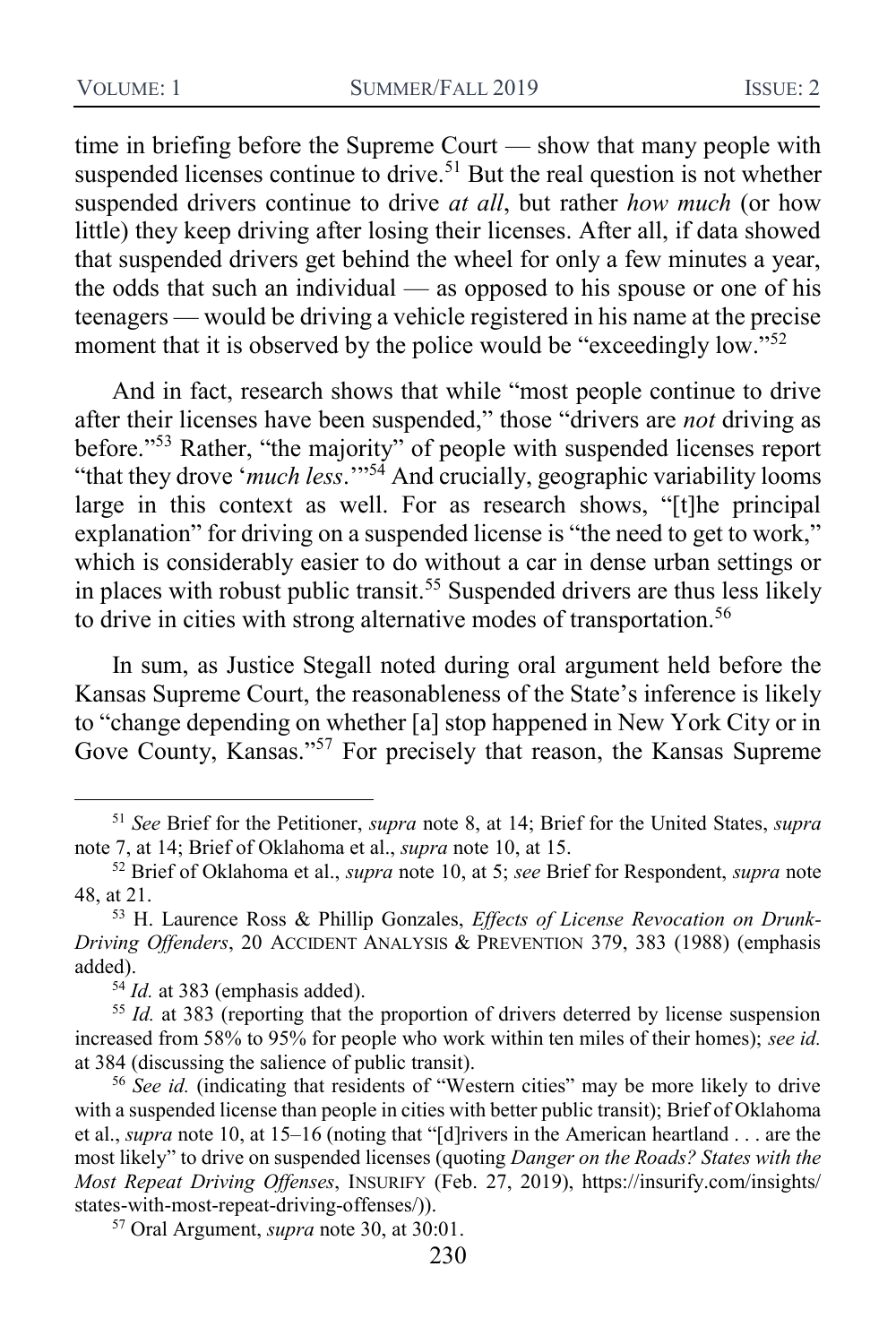Court wisely eschewed "a bright-line rule" that would operate in "a uniform [way] across our wide, diverse" society.<sup>58</sup>

The U.S. Supreme Court has been similarly wise in its own precedents*.* 59 That wisdom should prevail in *Kansas v. Glover*. For while nationwide rules are useful — essential, even — when resolving uniform questions of law, they have no place when answering highly variable questions of fact. $60$ 

II. THE DISPOSITIVE NATURE OF THE BURDEN OF PROOF

In the end, *Kansas v. Glover* should not be a hard case. The question presented is inescapably empirical. Its answer cannot be divined by common sense but rather requires some facts describing the "proportion" of vehicles observed to be registered to unlicensed owners that are actually driven by those unlicensed individuals.<sup>61</sup> Kansas, however, did not introduce any such facts into the record, opting instead to draft a stipulation of facts wholly devoid of this essential information.

That unusual litigation decision requires affirmance of the Kansas Supreme Court's judgment. For there are few legal principles better established than the notion that the party with the burden of production has the "obligation to come forward with evidence to support its claim."<sup>62</sup> In *Glover*, the State concedes that it bears this burden.<sup>63</sup> And rightly so, given

<sup>58</sup> *Id.*

<sup>59</sup> *See* United States v. Arvizu, 534 U.S. 266, 276 (2002) ("[A] driver's [behavior] . . . might well be unremarkable in one instance (such as a busy San Francisco highway) while quite unusual in . . . a remote portion of rural southeastern Arizona[.]"); Ornelas v. United States, 517 U.S. 690, 699 (1996) (noting that "reasonable suspicion" could mean one thing "alongside a transcontinental highway at the height of the summer" but something quite different "in December in Milwaukee").

<sup>60</sup> Given this fact-laden variability, appellate courts owe "deference" to the "trial judge" who "view[ed] the facts of a particular case in light of the distinctive features . . . of the community" where a stop occurred. *Ornelas*, 517 U.S. at 699–700; *cf.* Appendix, *supra* note [30,](#page-9-0) at 38–39 (trial court opinion) (finding that vehicles registered to one family member are "often" driven solely by others).

<sup>61</sup> United States v. Brignoni-Ponce, 422 U.S. 873, 886 (1975).

<sup>62</sup> Dir., Office of Workers' Comp. Programs v. Greenwich Collieries, 512 U.S. 267, 272 (1994); *see* LaFave, *supra* not[e 6,](#page-4-3) at 49 ("If the party who has the burden of producing evidence does not meet that burden, the consequence is an adverse ruling on the matter at issue.").

<sup>63</sup> *See* Brief for the Petitioner, *supra* note [8,](#page-4-0) at 17–19 (insisting that the State is not trying to "shift the burden to the defendant").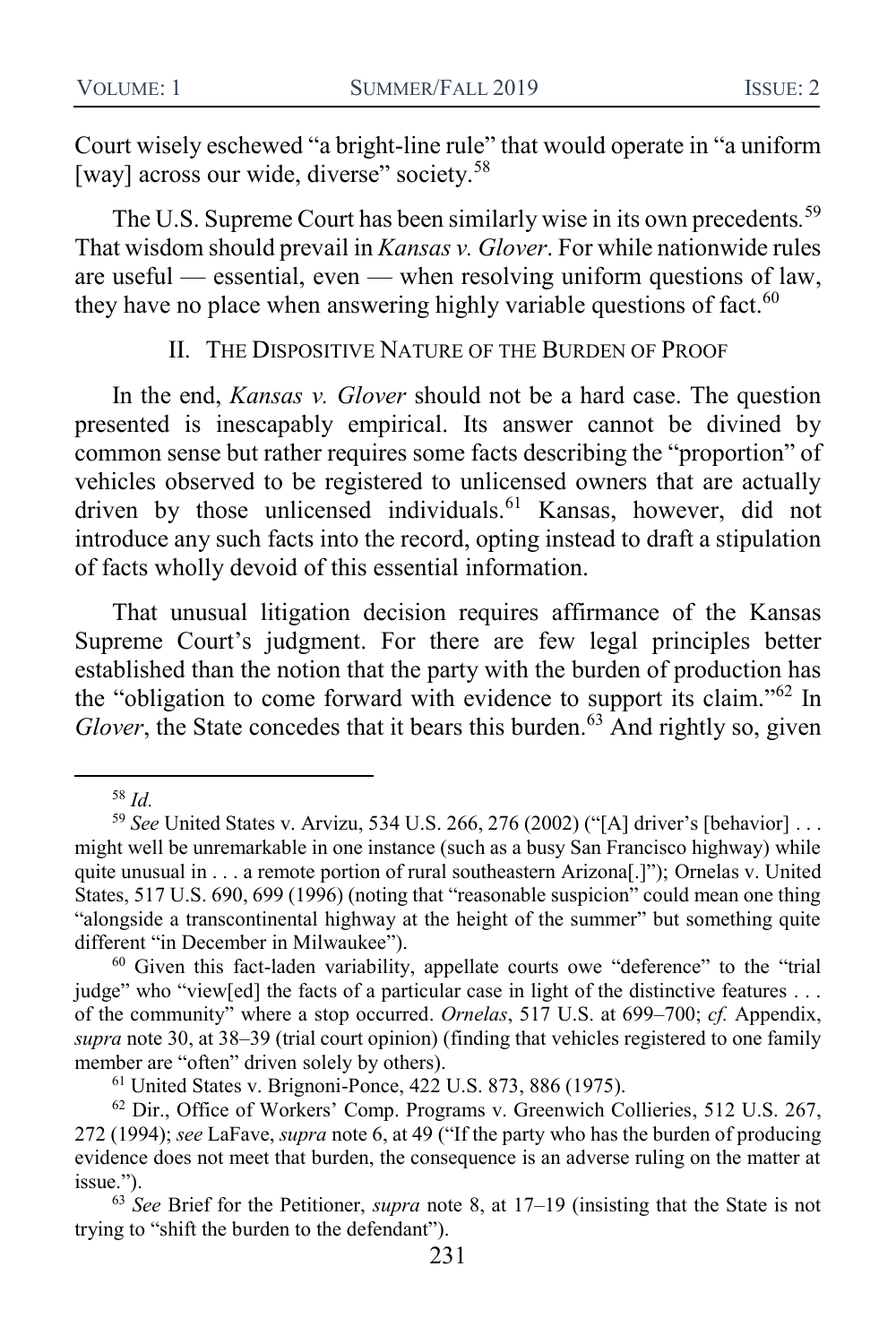the widely accepted rule that "if the police acted without a warrant the burden of proof is on the prosecution."<sup>64</sup>

Indeed, the State of Kansas not only concedes that it bears the burden of production in the *Glover* case — it attempts to *satisfy* that burden in its briefing to the Supreme Court, where for the very first time it offers data supporting its asserted factual inference.<sup>65</sup> But of course this belated effort to slide the key facts of the case into the record is not permissible. The Supreme Court is "a court of review, not of first view."<sup>66</sup>

Nowhere is that admonition more important than when a party attempts to litigate the central factual question of a case for the first time on appeal. As the Supreme Court has long held, requiring the parties to present their factual claims "in the trial forum" is "essential" to ensuring that both sides "have the opportunity to offer all the evidence they believe relevant to the issues [that] the trial tribunal is alone competent to decide," and that neither is "surprised on appeal by [a] final decision" that turns on "issues upon which they have had no opportunity to introduce evidence."<sup>67</sup> "Supreme Court briefs," in other words, "are an inappropriate place to develop the key facts in a case."<sup>68</sup>

Notably, in *Kansas v. Glover*, the State's newly proffered evidence not only arrives too late, but is potentially unreliable as well.<sup>69</sup> For one thing, the State's primary source is an insurance company website that uses the

<sup>64</sup> LaFave, *supra* note [6,](#page-4-3) at 50; *see* United States v. Jeffers*,* 342 U.S. 48, 51 (1951) (holding that "the burden is on those seeking [an] exemption" to the warrant requirement to show that a warrantless search or seizure is justified); *see also* Beck v. Ohio, 379 U.S. 89, 97 (1964); State v. Morlock, 218 P.3d 801, 806 (Kan. 2009).

<sup>65</sup> *See* Brief for the Petitioner, *supra* note [8,](#page-4-0) at 13–15.

<sup>66</sup> Cutter v. Wilkinson, 544 U.S. 709, 718 n.7 (2005).

<sup>67</sup> Hormel v. Helvering, 312 U.S. 552, 556 (1941).

<sup>68</sup> Sykes v. United States, 564 U.S. 1, 31 (2011) (Scalia, J., dissenting); *see also Beck*, 379 U.S. at 93 ("[A] recital in an appellate opinion is hardly the equivalent of findings made by the trier of the facts."); *cf.* Transcript of Oral Argument at 43, City of Hays v. Vogt, 138 S. Ct. 1683 (2018) (No. 16-1495) (Roberts, C.J.) (urging the Court to "discount" information if "it's not something that's in the record"). Facts offered for the first time by appellate *amici* are equally, if not more, problematic. *See* Allison Orr Larsen, *The Trouble with Amicus Facts*, 100 VA. L. REV. 1757 (2014); *cf. infra* note 95.

<sup>69</sup> *Cf.* Kansas v. Hendricks, 521 U.S. 346, 392 (1997) (Breyer, J., dissenting) ("The prohibition on facts found outside the record is designed to ensure the reliability of the evidence before the Court.").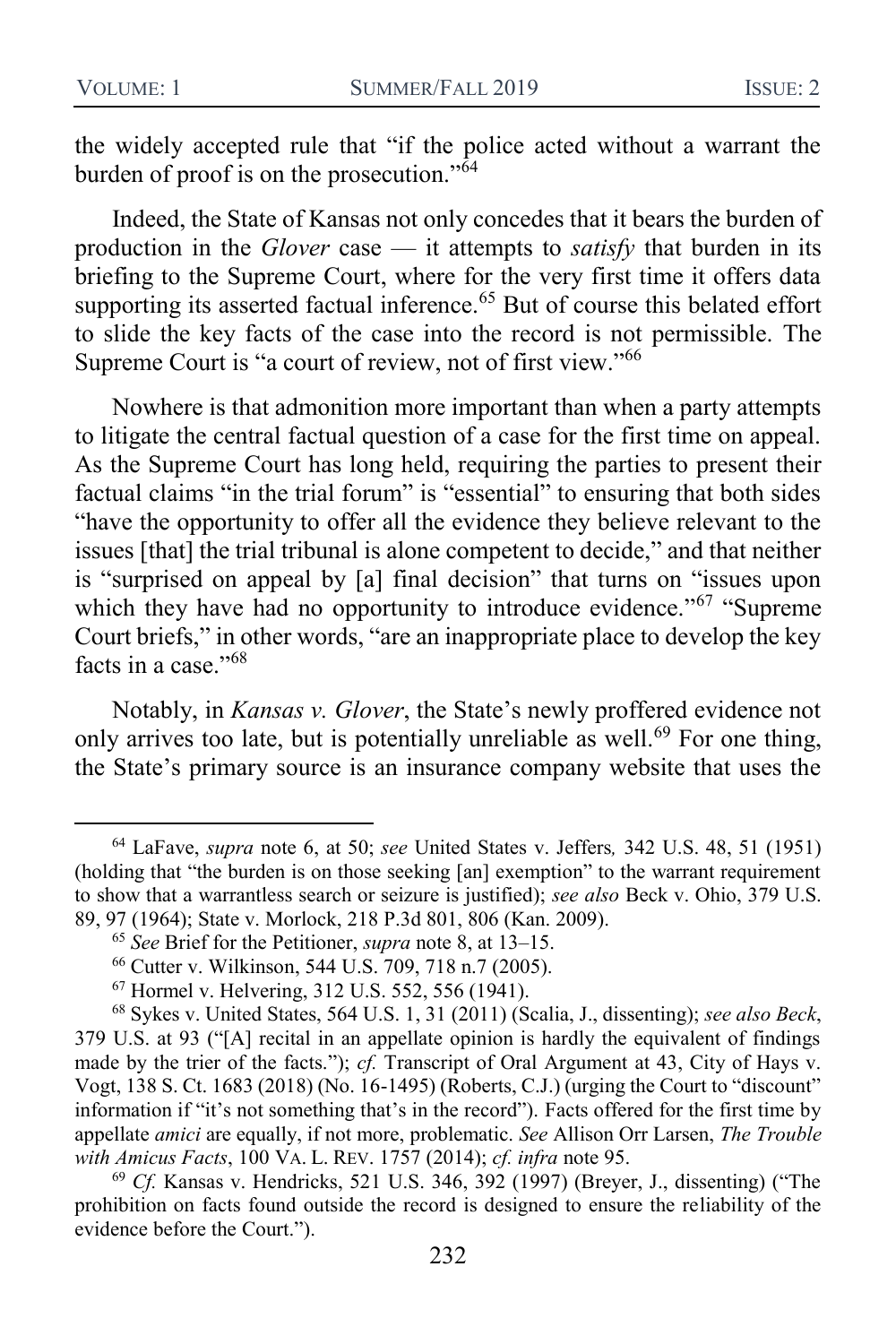wrong denominator when describing the ratio of drivers to cars, and that curiously mixes driver data from one year with vehicle data from another — defects that the State does not mention in its brief and of which it may be unaware.<sup>70</sup> The State's calculations interpreting its data, moreover, are equally curious: In the span of two pages, it offers three different answers to the core empirical question at issue, suggesting at first that "the likelihood" that a suspended owner "is driving his or her vehicle is no less than  $33\%$ ,"<sup>71</sup> before then suggesting that, actually, it might be as low as 25%, or perhaps less than  $10\frac{\sqrt{2}}{2}$  One wonders how such claims would have fared under adversarial testing at the trial level, where Mr. Glover could have been aided by cross-examination, "expert witnesses<sup>[1]</sup>, and the procedural protections of discovery."<sup>73</sup>

In sum, "it was incumbent upon the prosecution to" present the trial court with sufficient "information" to support "the constitutional validity" of the stop at issue.<sup>74</sup> Rather than satisfy that burden, however, the State opted to draft a stipulation of facts that contains no information whatsoever regarding the "*likelihood* that the registered owner of a vehicle in Kansas is driving his or her vehicle."<sup>75</sup> Because the record is silent on that essential question, the State, as the party bearing the burden of production, cannot prevail.<sup>76</sup>

 $\overline{a}$ 

<sup>73</sup> *Sykes*, 564 U.S. at 31 (Scalia, J., dissenting); *cf.* Singleton v. Wulff, 428 U.S. 106, 120 (1976) ("We have no idea what evidence [the respondent] would, or could, offer . . . but this is only because [he] has had no [such] opportunity  $\dots$  .").

<sup>74</sup> Beck v. Ohio, 379 U.S. 89, 97 (1964); *id.* at 93 (holding that the prosecution cannot prevail when its "record is meager").

<sup>75</sup> Brief for the Petitioner, *supra* note [8,](#page-4-0) at 13 (emphasis added); *see* Oral Argument, *supra* note [30,](#page-9-0) at 7:28 & 25:18 (confirming that counsel for the State drafted the key portions of the stipulation).

<sup>76</sup> The Kansas Supreme Court's decision correctly reflects this straightforward proposition:

<sup>70</sup> *See supra* note [48.](#page-12-0)

<sup>71</sup> Brief for the Petitioner, *supra* note [8,](#page-4-0) at 13.

<sup>72</sup> *Compare id.* 14 (suggesting that "there could be three drivers for every registered vehicle"), *with id.* at 15 (suggesting that only 75% of *suspended* drivers continue to drive at all), *and id.* at n.2 (suggesting that as few as 30% of suspended drivers continue driving). Assuming the number of drivers per car is independent of the rate at which suspended drivers cease driving, the State's initial 33% figure should be multiplied by either its 75% or its 30% figure, yielding a final figure of either 24.75% or 9.9%. *But see supra* section I.B (noting that focusing solely on people who stop driving altogether substantially understates the deterrent effect of license suspension).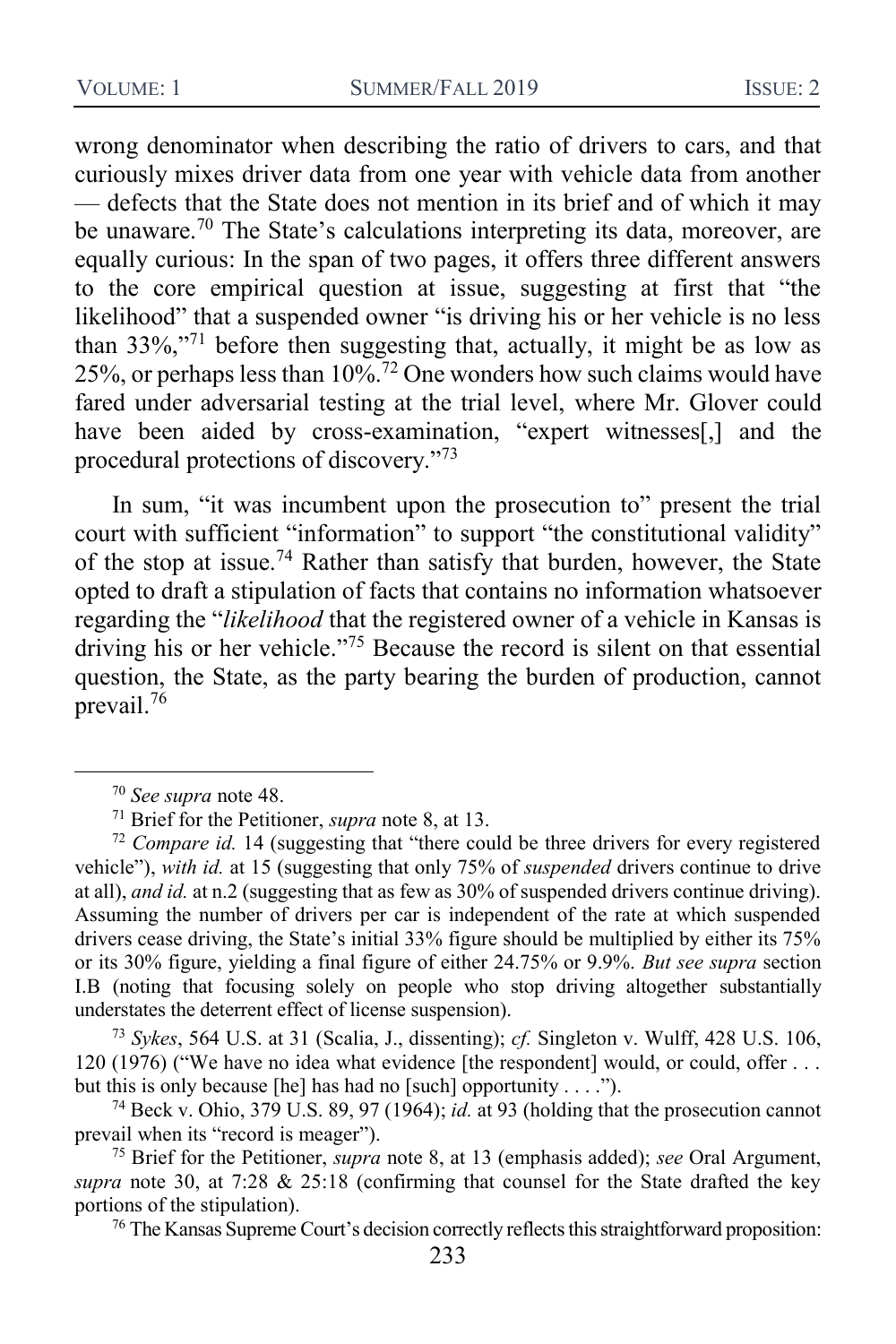#### III. THE READY AVAILABILITY OF SUITABLE EMPIRICAL EVIDENCE

The irony of *Kansas v. Glover* is that the State could have easily won, had it simply presented some evidence supporting its central factual claim during a suppression hearing, which judges in Kansas (like everywhere else) conduct "on a routine basis in courtrooms across the state."<sup>77</sup> Such evidence, moreover, was readily available. Indeed, the best possible data for resolving this case could have been collected and reported with the click of a button — via the same dashboard computer that Officer Mehrer used to run the respondent's license plate. Even absent such digital data, however, the State could have prevailed had it presented other, more conventional evidence describing the key statistic at issue, including potentially testimony from Officer Mehrer himself.

The State's failure to present any such evidence requires a narrowly tailored affirmance of the Kansas Supreme Court.<sup>78</sup> But that curious and idiosyncratic litigation misstep ought not doom *other* stops, conducted under similar circumstances, so long as they are supported by sufficient facts.

### *A. The Promising Potential of Dashboard Computers and Electronic Traffic Citations*

To determine the key "proportion" at the heart of *Kansas v. Glover*, 79 all one needs to do is count how many times vehicles reportedly registered to unlicensed drivers are actually driven by those individuals when such vehicles are stopped in the relevant geographic area. Armed with that "hit rate," one can "compute the likelihood that any particular [stop] will result ... in the discovery of particular kinds of evidence," including an

When a court draws inferences in favor of the State [notwithstanding] a lack of evidence in the record, it impermissibly relieves the State of its burden. . . . In plain terms, it does not matter if the evidentiary gap is an inch or a mile; if the State has the burden to fill it, it must do so *with evidence*. . . . [T]he State, by presenting some more evidence, may meet its burden. But the State did not present any such evidence here . . . .

State v. Glover, 422 P.3d 64, 71–72 (Kan. 2018), *cert. granted*, 139 S. Ct. 1445 (2019).

<sup>77</sup> State v. Gray, 360 P.3d 472, 480 (Kan. Ct. App. 2015).

<sup>78</sup> *See supra* Part II.

<sup>79</sup> United States v. Brignoni-Ponce, 422 U.S. 873, 886 (1975).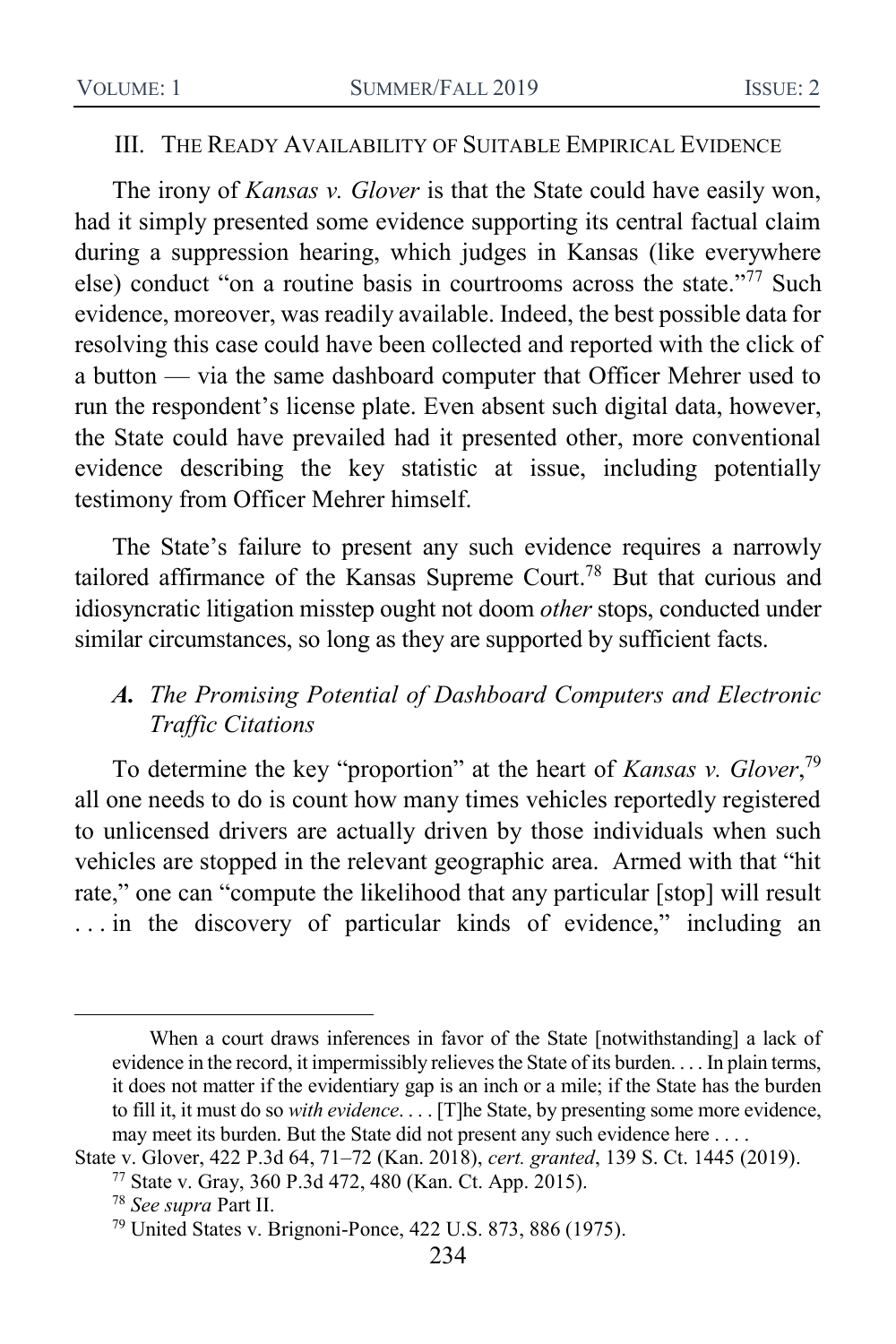<span id="page-18-1"></span><span id="page-18-0"></span>unlicensed driver sitting behind the wheel. $80$  "[S]tatistics in the field," in other words, yield "the key number" for the analysis.<sup>81</sup>

Sometimes, the data necessary to determine this hit rate will be hard to come by.<sup>82</sup> But not so in *Glover.* On the contrary, "[t]echnology has made it easier and easier to record, collect, and analyze data on *Terry* stops, and more and more police departments are doing so."83 Such data collection is especially prevalent with respect to automotive information, which officers across the country routinely access from "'mobile data terminals' in their squad cars,"84 just as Officer Mehrer did in Mr. Glover's case.<sup>85</sup>

<span id="page-18-2"></span>Those "mobile data terminals" offer a key to resolving the issue in *Kansas v. Glover*. Indeed, most police departments — including, apparently, the one the pulled Mr. Glover over — *already have* data covering thousands of prior traffic stops stored within their files, in the form of electronically issued traffic citations.<sup>86</sup> Those tickets record the license

<sup>80</sup> Sharad Goel, Maya Perelman, Ravi Shroff & David Alan Sklansky, *Combatting Police Discrimination in the Age of Big Data*, 20 NEW CRIM. L. REV. 181, 187 (2017).

<sup>81</sup> Erica Goldberg, *Getting Beyond Intuition in the Probable Cause Inquiry*, 17 LEWIS & CLARK L. REV. 789, 819 (2013); *see* Crespo, *supra* note [8](#page-4-0) (manuscript at 12–28). The National District Attorneys Association thus rightly focuses on whether "[t]he ratio of unlicensed drivers to law-abiding drivers [among those who are] stopped" is sufficiently "productive." Brief of Amicus Curiae National District Attorneys Association in Support of Petitioner at 11, *Glover*, 139 S. Ct. 1445 (No. 18-556), 2019 WL 2592430 [hereinafter Brief of National District Attorneys Association]. Its assertion that "[s]tops like the one performed here . . . are *dramatically more* productive" than other stops, however, suffers from a familiar defect: It is a factual claim, wholly untethered to factual support. *Id.*  (emphasis added) (citing no sources).

<sup>82</sup> *Cf.* Illinois v. Wardlow, 528 U.S. 119, 124–25 (2000).

<sup>83</sup> Goel et al., *supra* note [80](#page-18-0)*,* at 186; *see* Crespo, *supra* note [8](#page-4-0) (manuscript at 20–22).

<sup>84</sup> Brief of the National Fraternal Order of Police, as Amicus Curiae in Support of Petitioner at 14, *Glover*, 139 S. Ct. 1445 (No. 18-556), 2019 WL 2711211 [hereinafter Brief of the National Fraternal Order of Police].

<sup>85</sup> *See* Oral Argument, *supra* note [30,](#page-9-0) at 19:14; Appendix, *supra* note [30,](#page-9-0) at 83.

<sup>86</sup> "[S]omewhere between 25 and 50 million traffic tickets are issued each year." *Traffic Tickets Are Big Business*, NAT'L MOTORISTS ASS'N (Oct. 12, 2007), https://perma.cc/4TQQ-C93Q. And "about 60 percent of law enforcement agencies" use "some form of eCitation" system that can "aggregate ticket data . . . for future analysis." ECITATIONCOALITION, GUIDELINES FOR EVALUATING AND IMPLEMENTING ECITATION SYSTEMS 2 (2016), https:// perma.cc/48QJ-UAVU; *cf. Court Payments*, DOUGLAS CTY., KANSAS, https://perma.cc/ 3QNH-3CDK (last visited Aug. 26, 2019) (describing electronic ticketing system).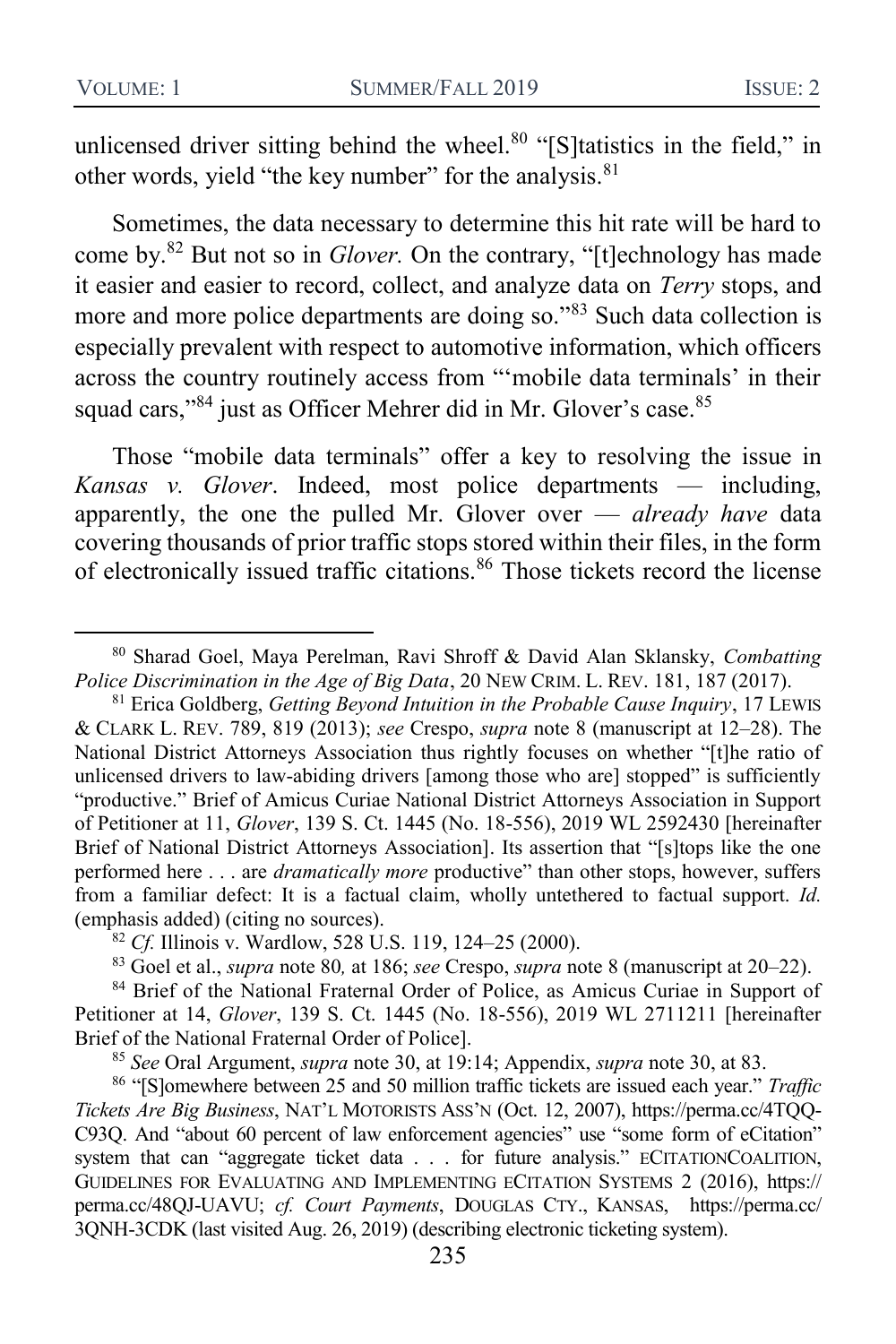plate numbers of every ticketed vehicle, $87$  the precise input that Officer Mehrer used to determine whether Glover's vehicle was registered to an unlicensed driver. And each electronic ticket also records the driver's license number of the person who was *actually* driving the ticketed car.<sup>88</sup> The pool of electronic traffic tickets thus contains — for every stop resulting in a ticket — the two pieces of information needed to determine how frequently vehicles registered to unlicensed drivers were in fact being driven by those individuals when stopped. And with a straightforward algorithm, a computer could comb through all those thousands of tickets and calculate the hit rate of interest.<sup>89</sup>

Indeed, dashboard computers could go one step further. For imagine a slightly different version of Mr. Glover's case, in which after Officer Mehrer learned from his computer that license plate 295ATJ is registered to unlicensed driver Charles Glover, Jr., the computer then flashed a question on its screen to await the officer when he returned to the cruiser: "*Was that Charles Glover, Jr.? Yes/No.*" With the click of a button, Officer Mehrer (and all the other officers in his area conducting similar stops) would have begun to assemble a pool of "data that is both system-wide and stop-level deep," the "gold standard" for testing the State's asserted inference. $90$ 

Programming dashboard computers to issue such prompts (or finding an app for that) is trivially simple.<sup>91</sup> And with just a few dozen Yes/No clicks, the same dashboard computer used to run Mr. Glover's license plate could quickly — and automatically — begin to calculate the precise hit rate at issue.<sup>92</sup> Armed with that hit rate, the laptop could then indicate to the officer

<sup>90</sup> W. David Ball, *The Plausible and the Possible: A Bayesian Approach to the Analysis of Reasonable Suspicion*, 55 AM. CRIM. L. REV. 511, 530 (2018).

<span id="page-19-0"></span><sup>87</sup> *See, e.g.*, Appendix, *supra* not[e 30,](#page-9-0) at 45 (displaying Mr. Glover's citation). <sup>88</sup> *See id.*

<sup>89</sup> *Cf.* Sharad Goel et al., *Precinct or Prejudice? Understanding Racial Disparities in New York City's Stop-and-Frisk Policy*, 10 ANNALS OF APPLIED STAT. 365 (2016) (using similar method for street stops).

<sup>91</sup> *Cf. SceneDoc*, ECITATIONS, https://perma.cc/U26Z-D8Z8 (last visited Aug. 26, 2019).

 $92$  If one takes as a hypothesis the State's claim that the true rate at which an unlicensed driver "is driving his or her vehicle is no less than 33%," Brief for the Petitioner, *supra*  not[e 8,](#page-4-0) at 13, it would take only 20 Yes/No clicks to determine whether the actual likelihood that a car is being driven by its unlicensed driver exceeds 10%, and only 73 Yes/No clicks to determine whether that actual likelihood exceeds 20%. *Cf. supra* [n.41](#page-10-0) (discussing potential thresholds for "reasonable suspicion"). These figures are based on a one-tailed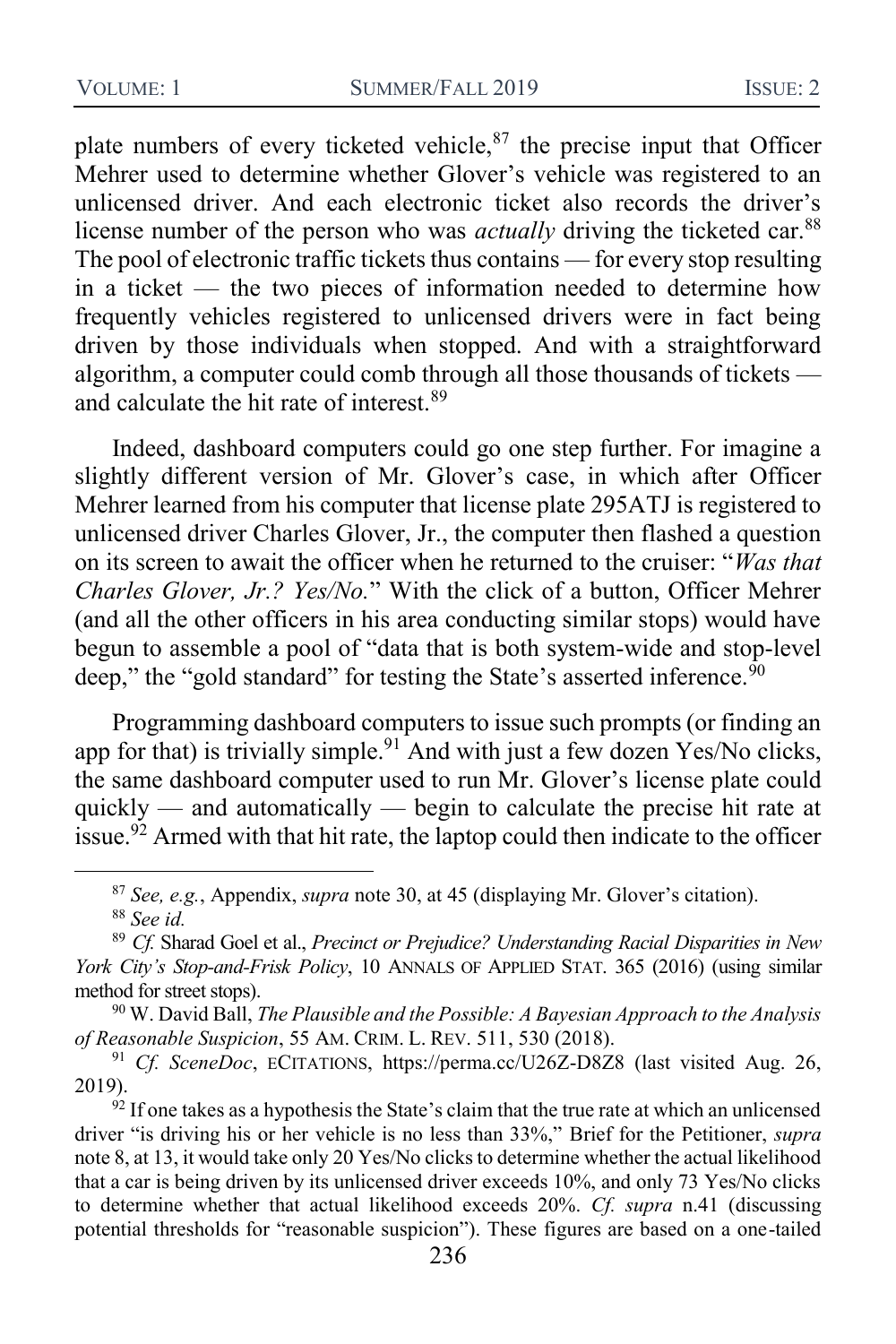whether there is, in fact, a sufficient "likelihood" that a vehicle registered to an unlicensed driver is being driven by that individual, and thus whether there is reasonable suspicion for a stop.  $93$ 

In sum, the State is sitting on a trove of data, in the form of the electronic traffic citations it has already issued and the "gold standard" hit rate data it could easily collect. If the burden of production means anything at all, <sup>94</sup> surely it means that a party with such easy access to the most relevant information at issue must, in fact, produce it.

#### *B. The Surprising Absence of Officer Mehrer's Testimony*

Finally, it bears noting that even if the State were for some reason unable or unwilling to present data from its own traffic records or dashboard computers to substantiate its core factual claim, it still might have prevailed in proceedings before the trial court had it simply presented some other meaningful form of statistical evidence. It might, for example, have done what its *amici* have attempted to do in briefs filed with the Supreme Court — namely, introduce studies illuminating the underlying rates of suspended driving in the relevant population.<sup>95</sup> The particular study offered by the

<sup>94</sup> *See supra* Part II

statistical test where alpha = 0.05 and power = 0.8. *See generally* Neil A. Weiss, INTRODUCTORY STATISTICS 396–454 (7th ed. 2005).

<sup>93</sup> Brief for the Petitioner, *supra* note [8,](#page-4-0) at 13. To be sure, the computer would need to be told (by judges) the threshold for reasonable suspicion, a question not squarely presented in *Kansas v. Glover*. *See supra* notes [8](#page-4-0) & [41.](#page-10-0) A ruling for the State would not, however, avoid setting that threshold — it would simply set it at zero. For under the State's approach, the police could stop tens of millions of innocent drivers solely because they share a vehicle with someone whose license is suspended; and the government will never have to demonstrate that those stops are even minimally effective at catching suspended drivers. *See* Crespo, *supra* note [8](#page-4-0) (manuscript at 6–7, 67–69); *see also* NAT'L CTR. FOR STATE COURTS, *supra* note [18,](#page-6-0) at 21 (reporting that nearly seven million people have suspended licenses "for nonpayment of court debt" in California, Texas, and Virginia alone); *cf.* Reid v. Georgia, 448 U.S. 438, 441 (1980) (rejecting a justification for a stop that "describe[s] a very large category of presumably innocent travelers"); Brief for Respondent, *supra* note [48,](#page-12-0) at 46–50 (discussing the harms of stopping millions of innocent drivers).

<sup>95</sup> *Cf.* Brief of Oklahoma et al., *supra* note [10,](#page-4-1) at 7–12. Statisticians often use crash statistics to approximate rates of unlicensed driving. *See* Sukhvir S. Brar, *Estimating the Over-Involvement of Suspended, Revoked, and Unlicensed Drivers as At-Fault Drivers in California Fatal Crashes*, 50 J. SAFETY RES. 53 (2014). The *amici* States, however, focus on a different — and misguided — question in their brief: "*[W]ith no other information*, what is the probability that a vehicle on the road is being driven by the registered owner?"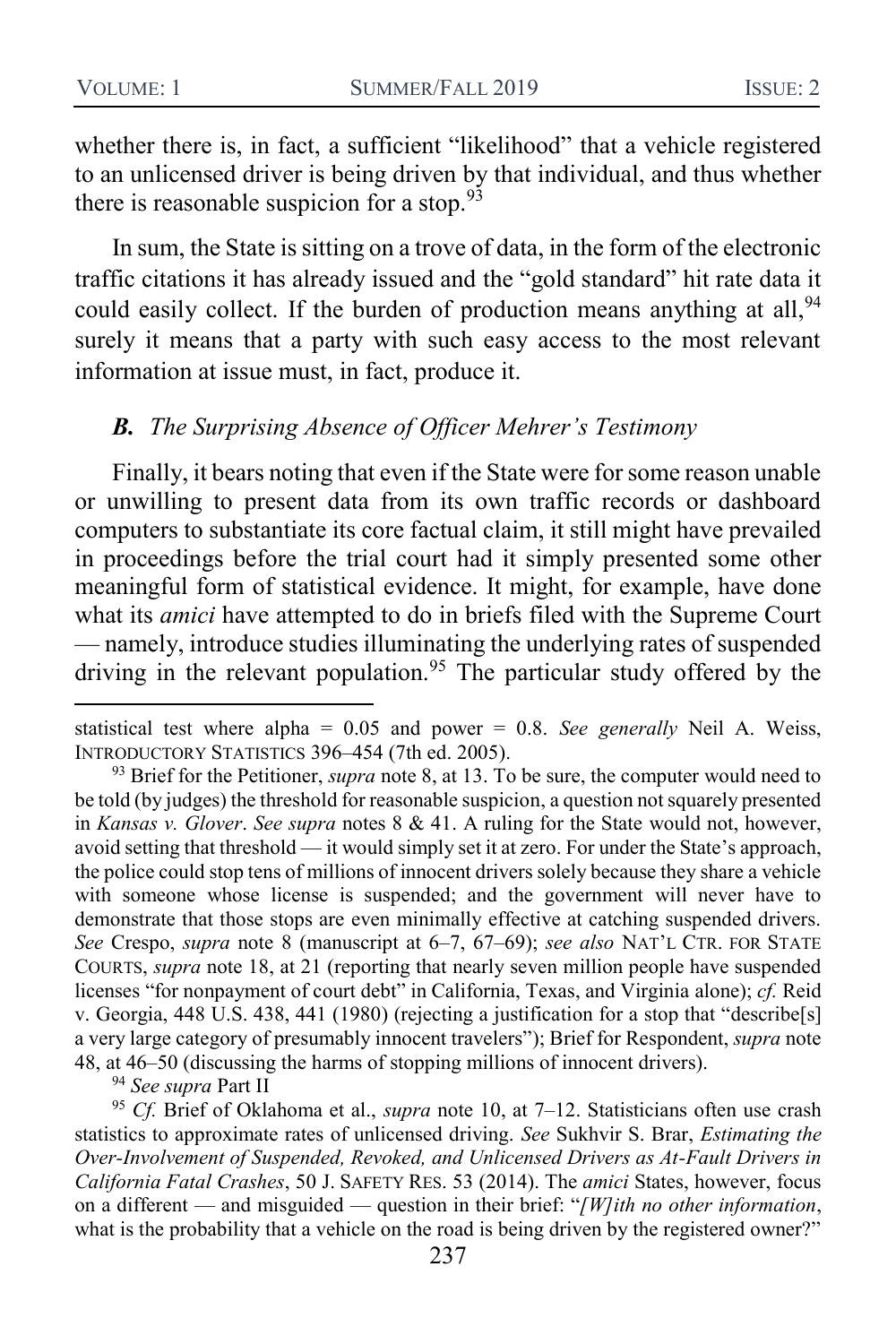*amici* states suffers from a number of flaws — including that it has never been subjected to adversarial testing — but the very fact that those states were able to produce such data in an *amicus* brief highlights Kansas's failure to produce *any* relevant data when it had the burden to do so.

Indeed, the unusually spare record in *Kansas v. Glover* lacks the most basic form of evidence one expects to encounter in a Fourth Amendment case: testimony from the arresting officer. Once again, the State's *amici*  elide this omission, suggesting that Officer Mehrer must have drawn on "his experience" with prior traffic stops when he "inferred that the owner in this instance" was "driving without a valid license."<sup>96</sup> But Officer Mehrer never took the stand in the trial court. And as a result, the record contains no information whatsoever about his relevant experience.<sup>97</sup> More specifically, it contains no information about the key statistic at issue: the number of times that Officer Mehrer pulled over a car that he knew to be registered to an unlicensed owner and saw that the unlicensed owner was, in fact, behind the wheel $.98$ 

Officer Mehrer never provided that information because the State never called him to testify. To be sure, some of the answers that he might have given to questions along these lines may have been insufficient to justify the stop. Other answers, however, could have been enough — depending on

Brief of Oklahoma et al., *supra* note [10,](#page-4-1) at 5 (emphasis added). That inquiry omits the one essential fact we *do* know in the *Glover* case: this "stop was based . . . on the information that Glover's license *had been revoked*," Brief for the Petitioner, *supra* note [8,](#page-4-0) at 2 (emphasis added). As noted *supra* section I.B., that fact substantially decreases the likelihood that Glover would be the driver*. See also* Brief for Respondent, *supra* note [48,](#page-12-0) at 22. By failing to isolate suspended drivers within their data, the *amici* States thus offer little in the way of useful data. (Nor is it clear that statewide data from Oklahoma will help assess driving habits in Lawrence, Kansas.)

<sup>96</sup> Brief of National District Attorneys Association, *supra* note [81,](#page-18-1) at 8; *see also* Brief of Oklahoma et al., *supra* note [10,](#page-4-1) at 3–4; Brief of the National Fraternal Order of Police, *supra* note [84,](#page-18-2) at 20.

<sup>97</sup> *See* Brief for Respondent, *supra* note [48,](#page-12-0) at 25–27.

<sup>98</sup> *See* Oral Argument, *supra* note [30,](#page-9-0) at 34:08 (Nuss, C.J.) ("[O]fficers . . . often will say, 'in my experience when you see rolled-up bills, that suggests drug activity' . . . . There's nothing like that here .... [This officer never said] 'in my experience ... when .. . a vehicle is moving down the road, and I run the plate [I've] learned that the owner has a revoked license, 10% of the time or 25 out of 30 times' . . . ."); *id.* at 25:56 (Stegall, J.) ("How would we know if it was reasonable without having . . . even just some . . . vague testimony about [the officer's] experience . . . ?").